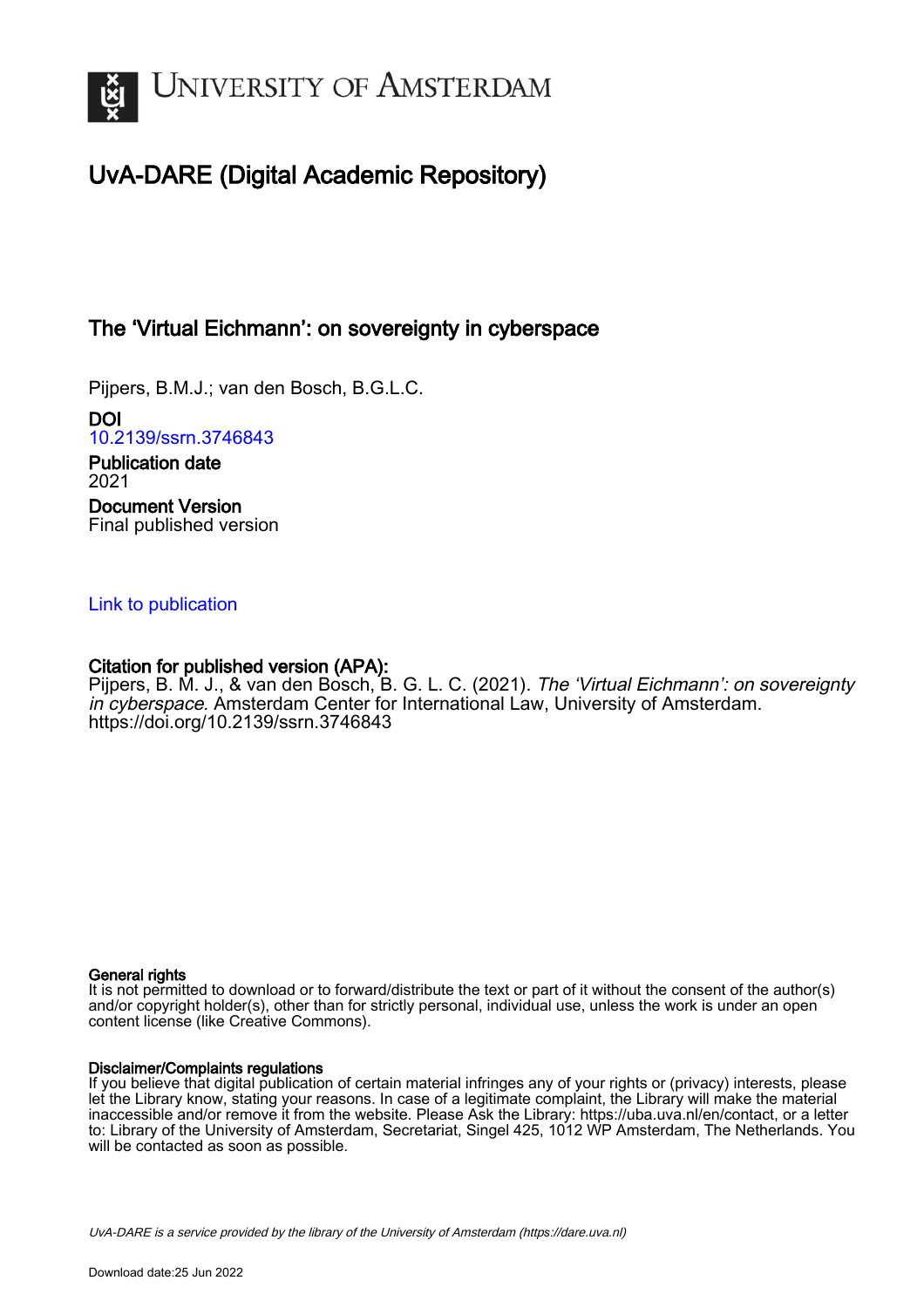## **The 'Virtual Eichmann': on sovereignty in cyberspace**

*Peter B.M.J. Pijpers & Bart G.L.C. van den Bosch \*\**

*We are not, therefore, defending our own interest alone. We are not defending the physical person of Adolf Eichmann. We are defending a right which we - the victims of the violation- cannot abandon without becoming the accomplices of those who committed the violation and assuming responsibility for the consequences that would ensue.*<sup>1</sup>

*"Sovereignty is a funny thing. It is allegedly the foundation of the Westphalian order, but its exact contours are frustratingly indeterminate."*<sup>2</sup>

<sup>\*\*</sup> Peter Pijpers MSc. LL.M. and Dr Bart van den Bosch LL.M. are associate professors Cyber Operations resp. Military Law at the Netherlands Defence Academy. The authors would like to thank Prof Dr Marten Zwanenburg for his comments on earlier drafts of the article. Corresponding address: **b.m.j.pijpers@uva.nl** 1 The Argentinian representative during the United Nations Security Council, 'S/PV. 865-68' (1960). 7 bullet 35.

<sup>&</sup>lt;sup>2</sup> Jens David Ohlin, 'Did Russian Cyber Interference in the 2016 Election Violate International Law?' (2017) 95 Texas Law Review 1579.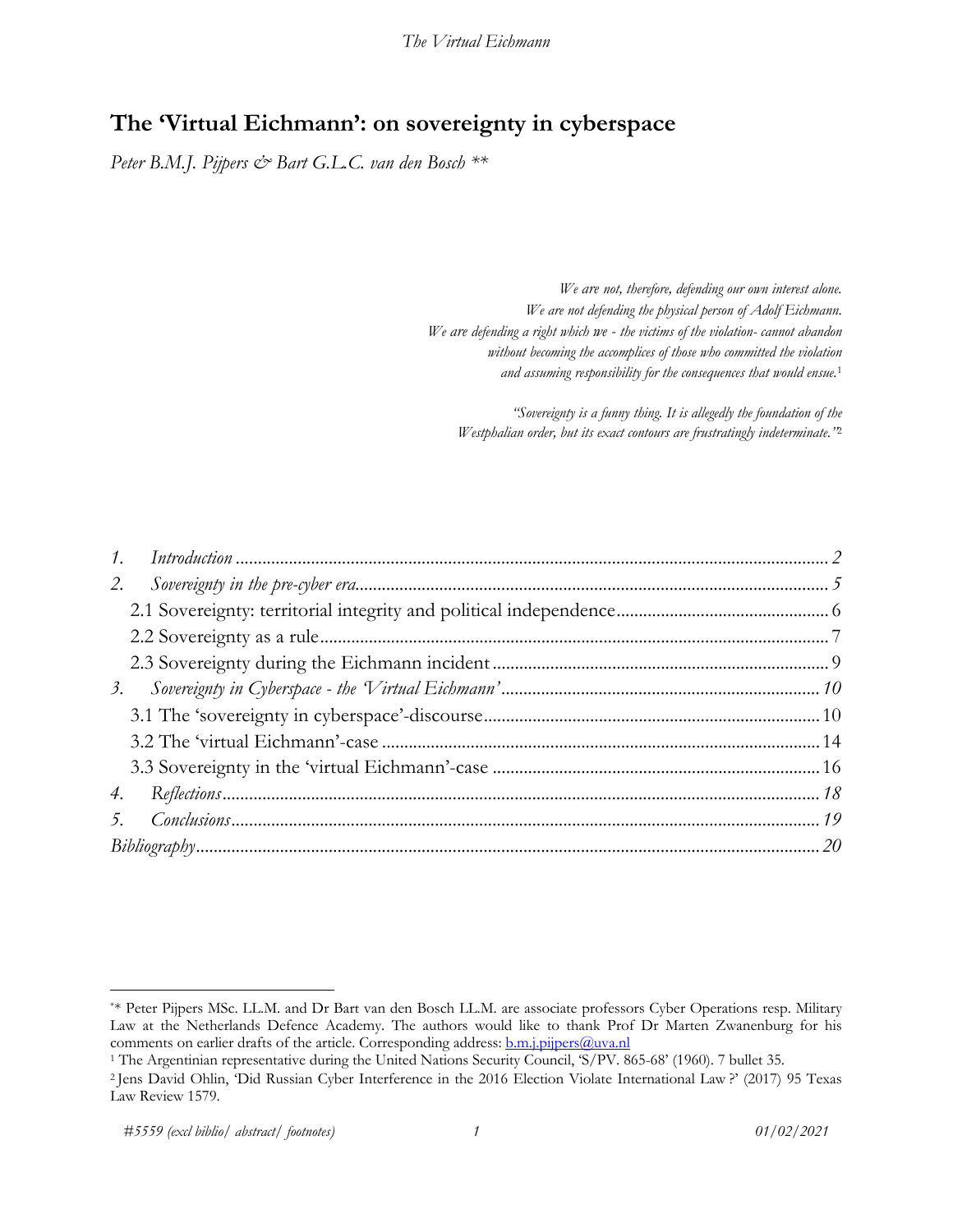## **Abstract**

Sovereignty is a complex notion of international law, and not less disputed in the current digital era. The main question raised by some States is whether sovereignty is a 'mere' principle of international law in the virtual cyberspace or a binding rule as it is in other physical domains. Though a growing number of States provide a legal opinion regarding this topic, many remain reticent in doing so. But, international co-operation in cyberspace is challenging if the core premises, including the notion of State sovereignty, are not settled. The question is therefore not semantic; the consequences can be substantial, not least since cyberspace activities below a coercive intervention cannot be considered an international wrongful act if sovereignty is not a primary rule of law.

This article argues that the sovereignty of States, based on territorial integrity and political independence, is a primary rule of law in cyberspace. The breaches of sovereignty in cyberspace will however not follow the avenue of a violation of the territorial integrity but are based on a violation of the political independence. The method used to substantiate the argument is to compare the 1960s abduction of Eichmann to a present-day 'deletion of a virtual Eichmann'. In the 1960s abduction of Eichmann both territorial integrity and political independence - related to inherently governmental functions - were violated. In a fictitious remote cyber activity to delete a hackers-group, the 'virtual Eichmann', it is difficult to determine a violation of territorial integrity when no physical or functional damage occurs. However, the inherently governmental functions of the State can and will be violated when a remote cyber operation is executed aimed at State functions such as taxation, law enforcement or elections, not least since these functions are less territorial in nature. Clarity regarding the exact threshold when inherently governmental functions are violated will require further State practice, but questioning 'when' the breach happens alludes to the existence of sovereignty as a primary rule of law in cyberspace.

### **1. Introduction**

In 1960 Otto Adolf Eichmann was secretly removed from Argentina (where he had lived after the end of WWII) by Israeli secret service agents and taken to Jerusalem. Under the specific provisions of the Israeli Nazi Collaborators (Punishment) Law, Eichmann was tried before the Jerusalem District Court, charged with crimes against the Jewish people, crimes against humanity, and war crimes.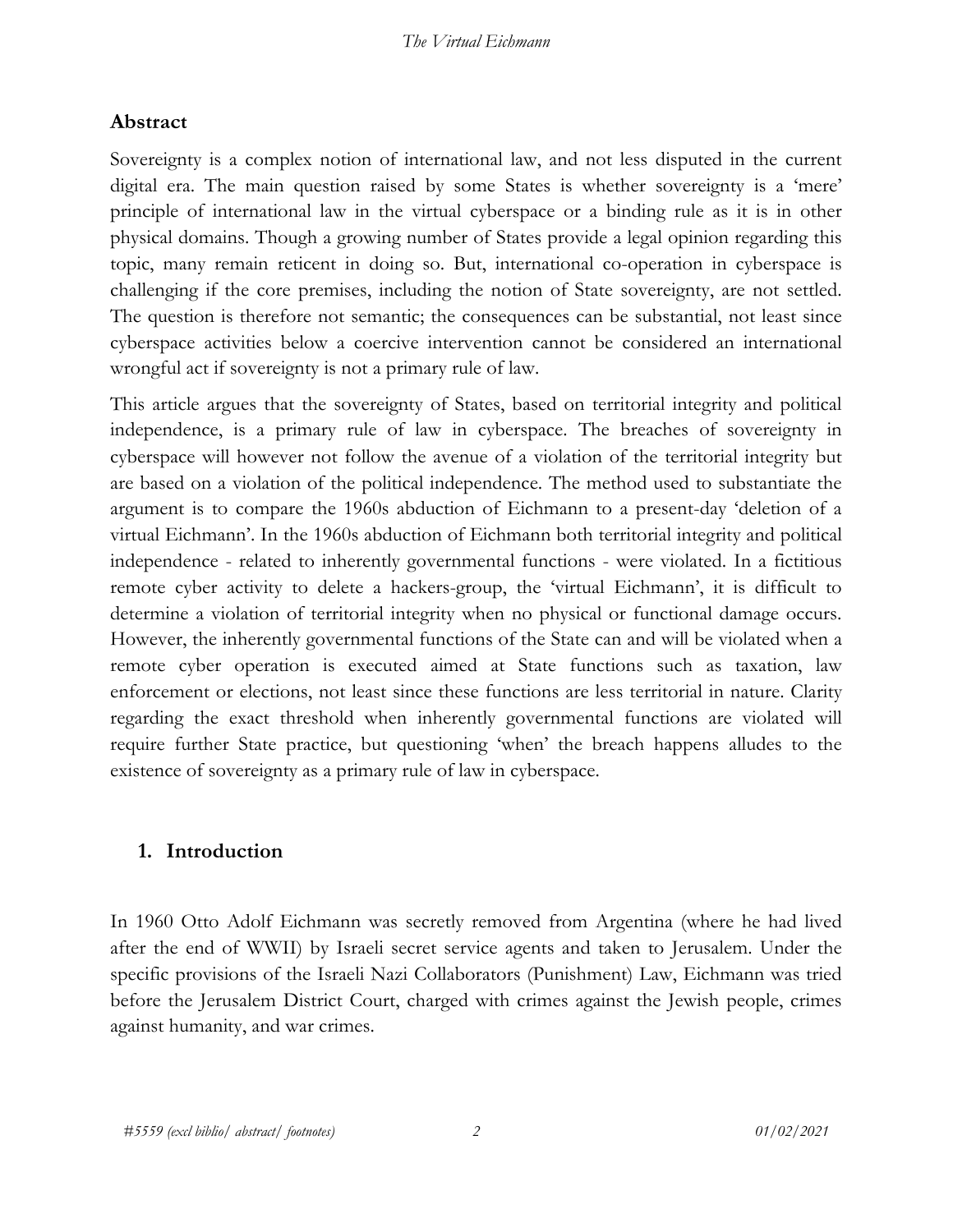The Eichmann abduction has been extensively documented and researched from numerous angles; political, human,<sup>3</sup> ethical and legal.<sup>4</sup> The legal discourse primarily dealt with the question whether the Israeli court had jurisdiction to prosecute Eichmann, based on principles and rules of both Israeli and international (criminal) law.

An adjacent legal issue was whether Eichmann's abduction had violated the sovereignty of Argentina? Argentina thought it did and filed a complaint with the UN arguing that it 'held the Government of Israel (..) responsible for the secret and unlawful transfer of Adolf Eichmann to the territory of Israel'.5 And subsequently, the Israeli Government had violated the Argentinian territory and its sovereign rights. <sup>6</sup>

Though the violation of sovereignty was apparent in the 1960s Eichmann abduction in which the UN,7 Argentina and even Israel acknowledged the violation of sovereignty, a binding rule of customary international law, this does not take away the fact that sovereignty is and has been a complex legal notion. And sovereignty is not less undisputed in the current digital age.8

A prominent topic in contemporary legal discourse relates to the question whether sovereignty is a legally binding rule in cyberspace or 'merely' a principle.<sup>9</sup> Though sovereignty has been a rule of international law, the emergence of cyberspace has triggered States and scholars to reconsider its status and not all are persuaded that sovereignty as a rule of law is applicable to cyberspace.10 Reasons used to underscore the argument that sovereignty is a principle and not a rule of law in cyberspace is the lack of State practice on the matter, and the deviant characteristics of cyberspace, especially its (non-physical) virtual dimension.

Cyberspace, in the context of this article, contains a physical and a virtual component. The physical elements, such as the computer, routers or network cables are connected to a

<sup>3</sup> See e.g.: Hannah Arendt, *Eichmann in Jerusalem : A Report on the Banality of Evil* (Penguin 1976). But also Bettina Stangneth, *Eichmann Vor Jerusalem: Das Unbehelligte Leben Eines Massenmorders* (Rowohlt Verlag 2014).

<sup>4</sup> Vanni E Treves, 'Jurisdictional Aspects of the Eichmann Case'.; Nicholas N Kittrie, 'A Post Mortem of the Eichmann Case. The Lessons for International Law' (1964) 55 The Journal of Criminal Law, Criminology, and Police Science 16.; Hans W Baade, 'The Eichmann Trial: Some Legal Aspects' (1961) 1961 Duke Law Journal 400.

<sup>5</sup> United Nations Security Council (n 1). Para 5, 2. 6 Treves (n 4). 558-559. 7 Resolution 138 (1960) Question relating to the case of Adolf Eichmann 1960.

<sup>8</sup> See Michael N Schmitt, 'Taming the Lawless Void: Tracking the Evolution of International Law' (2020) 3 Texas National Security Review.; Michael N Schmitt, '"Virtual" Disenfranchisement: Cyber Election Meddling in the Grey Zones of International Law' (2018) 19 Chicago Journal of International Law.

<sup>9</sup> Michael N Schmitt, 'France's Major Statement on International Law and Cyber: An Assessment' [2019] Just Security. under 'sovereignty'; Przemysław Roguski, 'Application of International Law to Cyber Operations : A Comparative Analysis of States ' Views' (2020). 3-4; Duncan B Hollis, 'Improving Transparency International Law and State Cyber Operations (OAS - Fourth Report)', vol 19 (2020). 18. 10 Jeremy Wright, 'Cyber and International Law in the 21st Century'.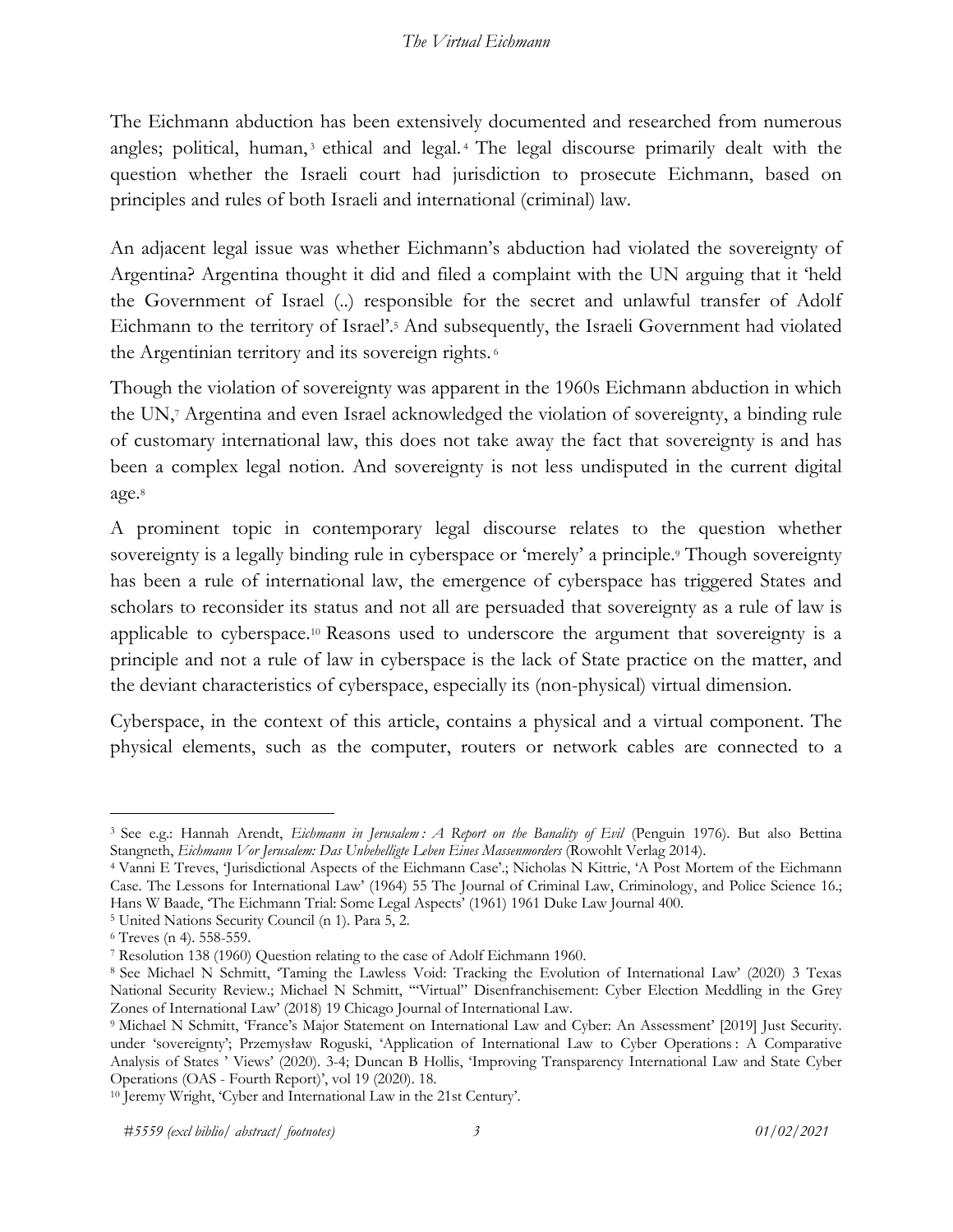territory, 11 while the virtual aspects, which are both the data, (software, code, 0s & 1s), and the virtual persona (reflections of persons and organisation in cyberspace e.g. Twitter accounts) are 'deterritorialised'. <sup>12</sup> That said, the physical and virtual components are not intrinsically linked. Technology such as blockchain stores data, not on a central mainframe, but in a distributed and decentralised manner in which transactions are based on, and will require peer-level consent. There is no connection between the blockchain software and a computer, hence no direct link to the territory of a State via the physical location of the ICT infrastructure. <sup>13</sup>

The discourse whether sovereignty is a principle or a rule in cyberspace, is not semantic as it can have genuine legal consequences. An internationally wrongful act, in the sense of Article 2 of the International Law Commission's Articles on State Responsibility,14 is based on two conditions: first, the violation needs to be attributable to a State under international law, and second an international rule of that State needs to be breached.<sup>15</sup> If sovereignty is labelled as a principle and not as a primary rule of law, violation of sovereignty will not constitute an internationally wrongful act and redress cannot be invoked. In other words: an activity in cyberspace that infringes the sovereignty of another State can, in this case, not be considered unlawful.

Despite the lack of State practice regarding violations of sovereignty in cyberspace, the purpose of this article is to provide more granularity to the discourse on whether sovereignty is a rule or a principle of international law applicable in cyberspace. The method used is by comparing the sovereignty considerations surrounding the abduction of the physical Eichmann in 1960, with a fictitious case of removal or deletion of a 'virtual Eichmann'.16 Would a 'digital deletion' still be a violation of sovereignty? Or will the characteristics of cyberspace force us to revisit this fundament of international law?

<sup>11</sup> Michael N Schmitt, *Tallinn Manual 2.0 on the International Law Applicable to Cyber Operations* (Second ed, Cambridge University Press 2017). Rule 1, 15-18.<br><sup>12</sup> Jackson Adams and Mohamad Albakajai, 'Cyberspace: A New Threat to the Sovereignty of the State' (2016) 4

Management Studies 256.

<sup>13</sup> See also the discussion in Schmitt, *Tallinn Manual 2.0 on the International Law Applicable to Cyber Operations* (n 11). Rule 1 (5), 12, Rule 2 (2-8) 13-15. Moreover, data via cyberspace is not sent in one piece but in packages that follow different routes to re-assemble in a later phase. And finally, the digital data is sent between States A, B and C is regulated via internationally agreed standards of digital services via UPU or ITU legislation making it difficult for any State to control the access and egress to its territory and the ICT (public or private) on it.

<sup>14</sup> United Nations General Assembly, 'Responsibility of States for Internationally Wrongful Acts - A/RES/56/83'.; James Crawford, *The International Law Commission's Articles on State Responsibility : Introduction, Text and Commentaries* (James (James Richard) Crawford ed, Cambridge University Press 2002). 81.<br><sup>15</sup> Crawford, *The International Law Commission's Articles on State Responsibility : Introduction, Text and Commentaries (n 14). 81.* 

See also: *United States Diplomatic and Consular Staff in Tehran (USA v Iran), Judgement* [1980] ICJ Reports 3.; *Phosphates in*<br>Morocco - Preliminary Objections (1938) Series A/B Collect Judgments, Orders Advis Opin. 28.

<sup>&</sup>lt;sup>16</sup> The theme is inspired on the reference to the Eichmann incident in: Michael N Schmitt and Liis Vihul, 'Respect for Sovereignty in Cyberspace' (2017) 95 Texas Law Review 1639. 1659-1660, and discussion with Prof Dr T.D. Gill.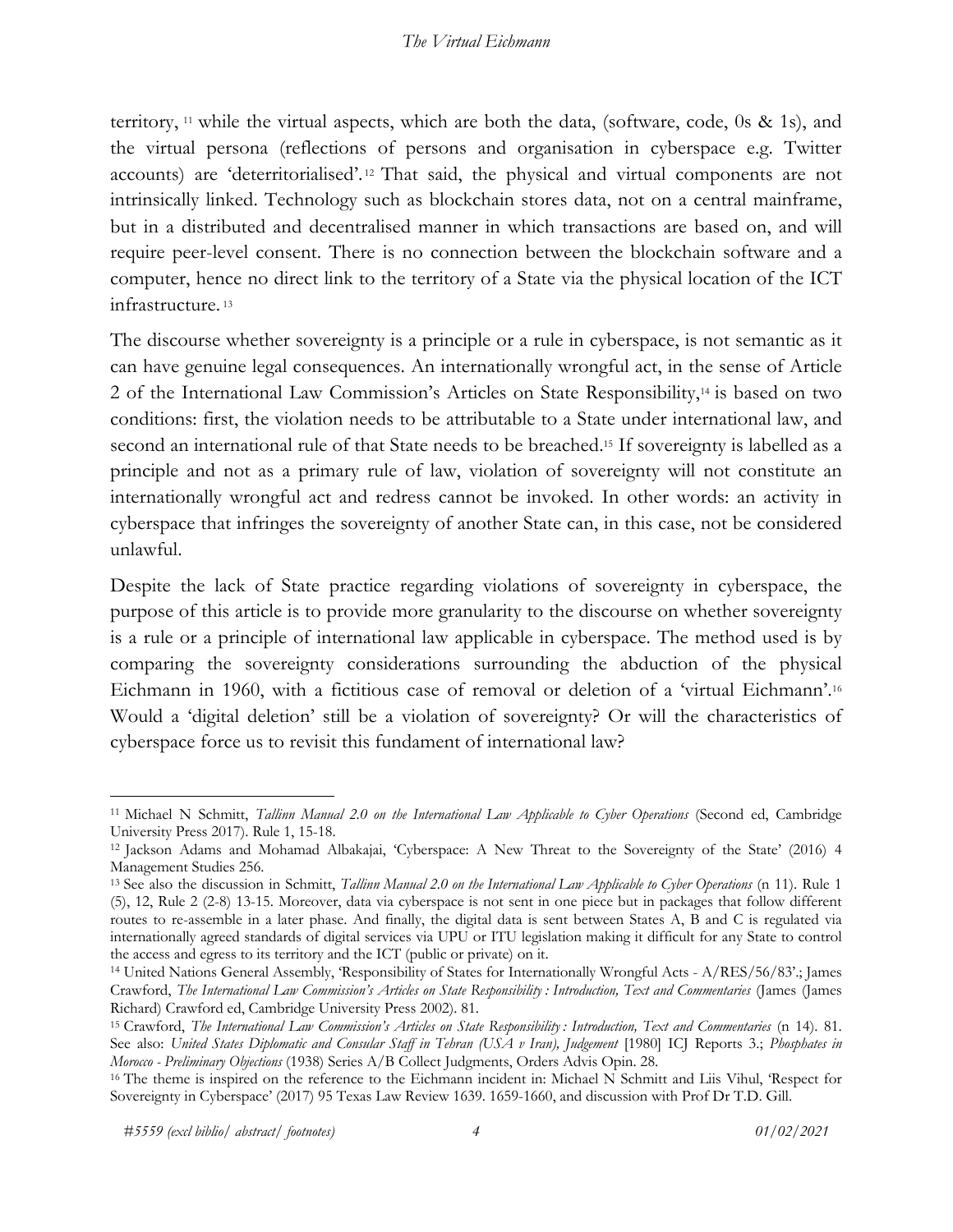This article will first describe pre-cyberspace sovereignty based on case law, and assess the violation of sovereignty culminating in the 1960s Eichmann abduction (section 2). Then, in section 3, the appreciation of sovereignty will be transposed to a 2020s cyber-related case. After describing the discourse on sovereignty in cyberspace, an assessment is made of whether the deletion of a 'virtual Eichmann' can be seen as a violation of sovereignty. Thereby making use of the so-called Tallinn Manual, a seminal scholarly work on how existing international law applies to operations in cyberspace.<sup>17</sup> Before the conclusion (section 5), we will reflect on sovereignty in cyberspace (section 4).

A baseline for this article is that despite the growing number of international actors, sovereignty only applies in the relation between States.<sup>18</sup> This article is limited in several ways. First, the article does not delve into the substance of 1960s Eichmann case e.g. related to the extradition agreement between Argentina and Israel, the jurisdiction of Israel or the nationality of Eichmann. The only purpose of using the case is to make a cyber-related analogy with the violation of Argentinian sovereignty in the 1960s case. Second, the focus is on public international law between States, while internal law will not be taken into account. Furthermore, the article is limited to legal considerations and does not dwell on ethical or political issues. And finally, this article will not provide universal criteria for State behaviour regarding violating sovereignty but will make an appreciation of a specific situation.

## **2. Sovereignty in the pre-cyber era**

In this section it is argued that sovereignty is a rule of customary international law as described in case law. Two elements of sovereignty can be distilled from customary international law: territorial integrity and political independence.19 The Eichmann incident is tested against these two elements to assess whether sovereignty was violated and whether this was unlawful.

<sup>&</sup>lt;sup>17</sup> The first edition of the Tallinn Manual was published in 2013. In 2017 a second edition was issued giving more prominence on operations in peacetime. Schmitt, *Tallinn Manual 2.0 on the International Law Applicable to Cyber Operations* (n 11).

<sup>&</sup>lt;sup>18</sup> ibid. rule 4(2) 17.<br><sup>19</sup> See i.a. Quincy Wright, 'Subversive Intervention' (1960) 54 The American Journal of International Law 521. 522; Samuel KN Blay, 'Territorial Integrity and Political Independence' [2010] Max Planck Encyclopedia of International Law. A.1.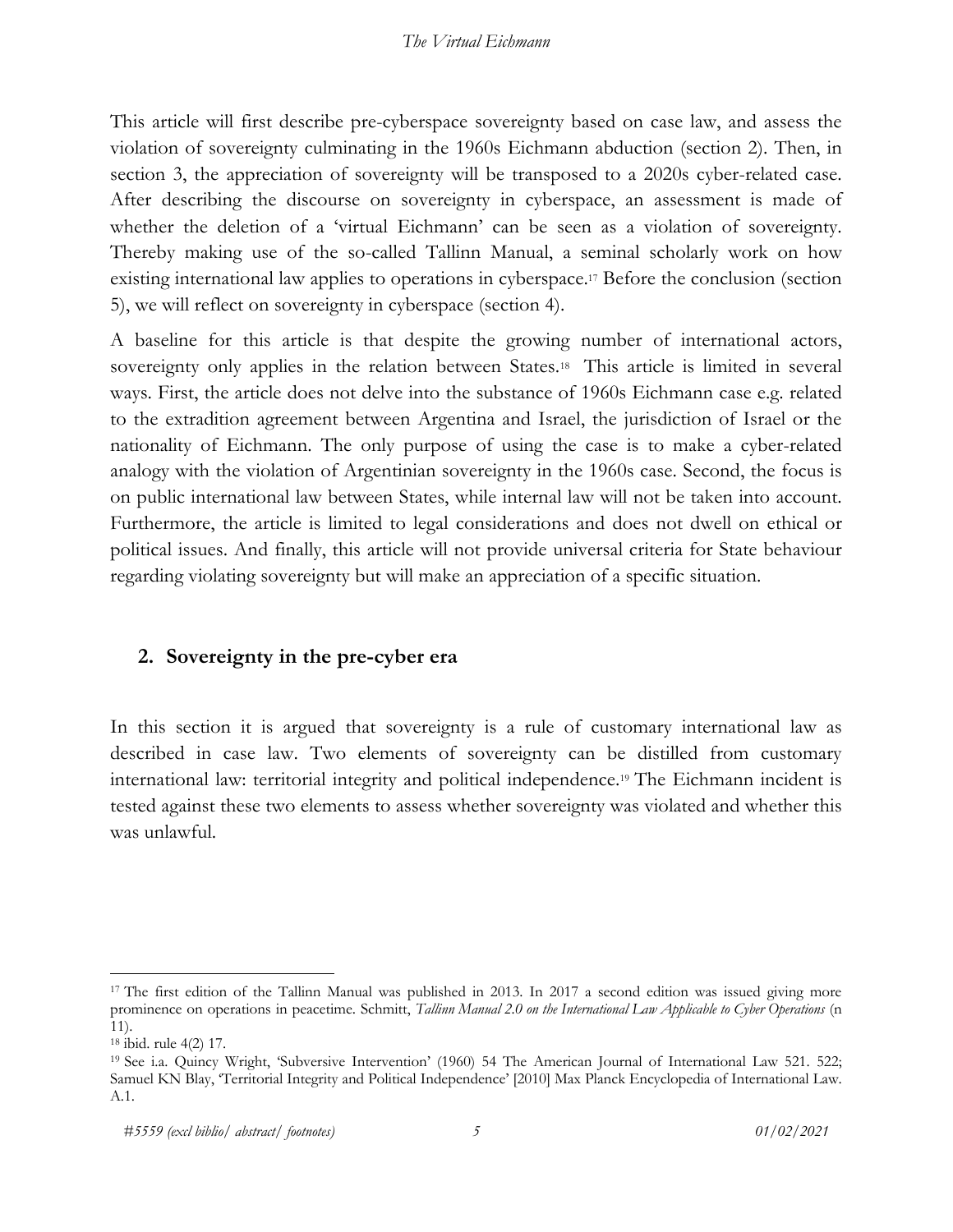## *2.1 Sovereignty: territorial integrity and political independence*

Sovereignty cannot easily be summarised.<sup>20</sup> It is a 'catch-all' term with a lengthy and troubled history.<sup>21</sup> Crawford argues that there is sovereignty between States and within States.<sup>22</sup> Notions that are highly intertwined as illustrated in the 1928 *Island de Palmas* Case in which Judge Huber stated that '(s)overeignty in the relations between States signifies independence. Independence in regard to a portion of the globe is the right to exercise therein, to the exclusion of any other State, the functions of a State.'23

Sovereignty among States refers to the legal equality of States. States are equal under international law, regardless of size or composition. <sup>24</sup> Sovereign equality is one of the cornerstones of the system of international law and is recognised in Article 2(1) of the UN Charter.

Sovereignty within States refers to the right to exercise the functions of the State, within a portion of the globe – often referred to as the two elements of Statecraft: territorial integrity and political independence.25 Though sovereignty can and has been categorised in numerous ways, this article follows the notions of territorial integrity and political independence as also reflected in Article 2(4) of the UN Charter and several resolutions of the UN General Assembly.26

Territorial integrity is reflected in the exclusive authority and power a State has over its territory and those residing upon it to the exclusion of any other State, as Judge Huber stated, and entails both public and private entities. Territorial integrity includes the inviolability of, and respect for the territorial boundaries and connected territorial sea and airspace.

<sup>&</sup>lt;sup>20</sup> See i.a. James Crawford, 'Sovereignty as a Legal Value', *The Cambridge Companion to International Law* (2012). 117-119.<br><sup>21</sup> James R. Crawford, *Brownlie's Principles of Public International Law* (9th ed., Oxford Uni

concise overview of the origins of modern international law, see Gleider Hernandez, *International Law* (Oxford University Press 2019). Chapter 1, 3-29.<br><sup>22</sup> Crawford, 'Sovereignty as a Legal Value' (n 20). 120-123.<br><sup>23</sup> *Island of Palmas Case (The Netherlands v United States)* (1928) II Reports Int Arbitr Award 829. 838.

<sup>24</sup> Eric Jensen, 'Cyber Sovereignty: The Way Ahead' (2015) 50 Texas International Law Journal 275. 285 – an equal has no power over an equal.

<sup>25</sup> Blay (n 19). Under A; Robert Jennings and Arthur Watts, *Oppenheim's International Law*, vol I (9th ed., Longman 2008). 382. Others make a similar division, see: Crawford, 'Sovereignty as a Legal Value' (n 20). 131-132; Charter of the United Nations 1945. Art 2(4) "All Members shall refrain in their international relations from the threat or use of force against the territorial integrity or political independence of any state, or in any other manner inconsistent with the Purposes of the United Nations."; see also current day scholars, Schmitt, 'Taming the Lawless Void: Tracking the Evolution of International Law' (n 8). 38. 26 United Nations General Assembly, 'Declaration on Principles of International Law Concerning Friendly Relations and

Co - Operation among States in Accordance with the Charter of the United Nations - Resolution 2625(XXV)' (1970).; United Nations General Assembly, 'Definition of Aggression - Resolution 3314 (XXIX)' (1974).; Oliver Dörr and Albrecht Randelzhofer, 'Purposes and Principles, Article 2 (4)' in Bruno Simma and others (eds), *The Charter of the United Nations: A Commentary*, vol I (3rd edn, Oxford University Press 2014). 215-217. See Article also 2(4) of the Charter of the United Nations.; United Nations Information Organization (UNIO), 'United Nations Conference on International Organization (UNCIO)- Volume VI'. 334-335; Crawford, *Brownlie's Principles of Public International Law* (n 21). 200.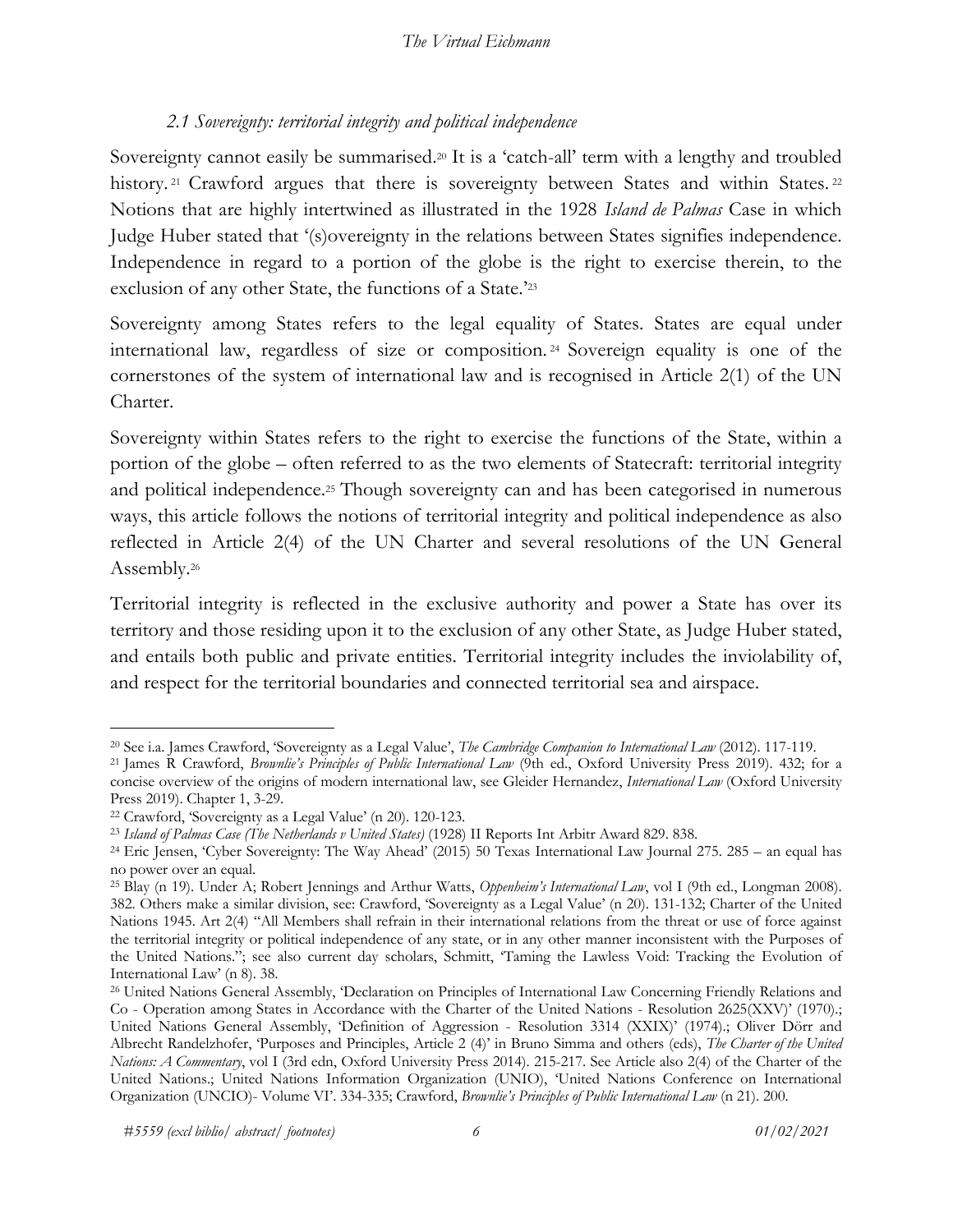Political independence enables a State to 'freely pursue a path to economic, social and cultural development of its choice, $27$  conducive to executing the 'functions of the State', $28$  or the 'inherently governmental functions',29 i.e. collection of taxation, conduct of elections, law enforcement or the conduct of diplomacy.30 Political independence also means that States can engage with, and enter into relations with other sovereign States on an equal footing.

#### *2.2 Sovereignty as a rule*

Without dwelling on the history of sovereignty,<sup>31</sup> in modern times sovereignty has been a binding rule of international law. This in effect means that sovereignty is not only a principle of customary international law from which many legal rights and obligations derive, including the prohibition of intervention, jurisdiction and the obligation of due diligence; but sovereignty is also a rule in itself,<sup>32</sup> and a violation thereof, if the violation is attributable to another State, can constitute an internationally wrongful act with an obligation to provide redress as a consequence.33

The UN Charter safeguards several aspects of sovereignty: the sovereign equality of States is referred to in Articles 2(1) and 78; and the territorial integrity and political independence in Article 2(4). <sup>34</sup> Also the regional Organisation of American States refers to sovereignty, territorial integrity and independence in the first article of its charter.35 Likewise the Helsinki Final Act speaks about juridical equality, territorial integrity and freedom and political independence as attributes inherent to sovereignty.36

<sup>27</sup> Benedikt Pirker, 'Territorial Sovereignty and Integrity and the Challenges of Cyberspace', *Peacetime Regime for State*  Activities in Cyberspace (2013). 191.<br><sup>28</sup> Island of Palmas Case (The Netherlands v United States) (n 23). 838.<br><sup>29</sup> Schmitt, "Virtual" Disenfranchisement: Cyber Election Meddling in the Grey Zones of International Law' (n

Schmitt, *Tallinn Manual 2.0 on the International Law Applicable to Cyber Operations* (n 11). 21-22.<br><sup>30</sup> Marko Milanovic and Michael N Schmitt, 'Cyber Attacks and Cyber (Mis)Information Operations During a Pandemic'

<sup>(2020) 11</sup> Journal of National Security Law & Policy 247. 7-10. 31 Hernandez (n 21). 5-26.

<sup>32</sup> In the 1986 Nicaragua Case the ICJ did not consider a violation of sovereignty and of non-intervention based on the principle of sovereignty, it argued and confirmed that violation of sovereignty was a separate breach aside from the use of force and intervention. *Case Concerning Military and Paramilitary Activities in and against Nicaragua* (1986) Judgement ICJ

<sup>&</sup>lt;sup>33</sup> James Crawford, 'Articles on Responsibilty of States for Internationally Wrongful Acts' 385. 211ff.<br><sup>34</sup> Charter of the United Nations.

<sup>35</sup> Charter of the Organization of American States 1948. Article 1.

<sup>36</sup> Helsinki Final Act 1975 1. Article 1. Mindful that the Helsinki Final Act is a political rather than a legal convention, see Terry D Gill, 'Non-Intervention in the Cyber Context', *Peacetime Regime for State Activities in Cyberspace* (2013). 220.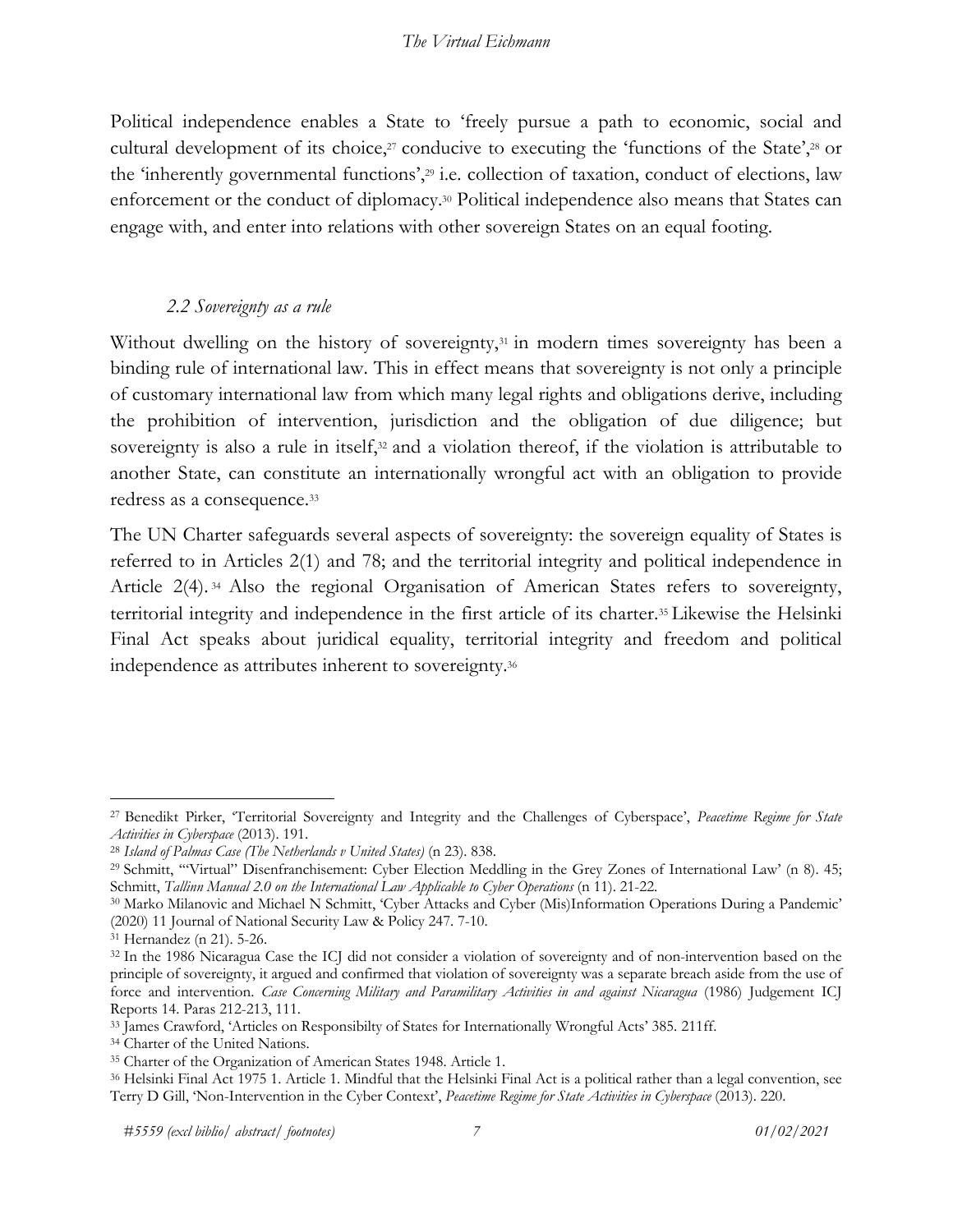Though regional or thematic treaties mention aspects of sovereignty,<sup>37</sup> the legal basis for sovereignty as a rule is found in customary international law, most prominently reflected in judicial decisions and considerations of inter alia the International Court of Justice (ICJ).<sup>38</sup>

Case law on sovereignty is extensive. The judgment of the Permanent Court of International Justice in the 1927 *Lotus* Case, in essence on a dispute concerning jurisdiction between France and Turkey, considers that, if there are no permissive rules, a State 'may not exercise its power in any form in the territory of another State' alluding to the territorial integrity but also the political independence of a State.39 The most prominent articulation of sovereignty, as stated above, is given by Judge Huber in the 1928 *Island of Palmas* arbitral award,<sup>40</sup> a view that was reiterated by Judge Alvares in an individual opinion to the ICJ judgment in the *Corfu Channel* case.41

The 1949 *Corfu Channel* Case (United Kingdom vs Albania) is important for two reasons. First of all, the ICJ states in its judgment in this case, that '(b) etween independent States, respect for territorial sovereignty is an essential foundation of international relations'.42 And second, the ICJ queries whether the sovereignty of Albania was violated by the United Kingdom. Irrespective of the assessment of the ICJ, the fact that the ICJ contemplates the violation of sovereignty gives prominence to the fact that respect for sovereignty is a binding obligation. This is underlined by the United Kingdom (UK), invoking exemptions to the obligation to respect the sovereignty of other States. Invoking exemptions does not weaken but underlines the rule of sovereignty.

Also after the 1960s, in which the Eichmann incident took place, sovereignty was violated on numerous occasions and was brought to the ICJ or a similar court or arbitrary tribunal.43 In the 1974 *Nuclear Tests* Case (Australia vs France), Australia claims that the fall-out of French nuclear testing had landed on Australian soil, in effect violating the sovereignty of Australia and hence breaching international law. France acknowledges the fall-out and does not dispute its French origin but claims that deposits are negligible and constitute no danger to the health of the population.44 Though the ICJ decided not to pursue litigation, the case denotes the existence of territorial integrity of a State which violation entails the breach of a binding rule.<sup>45</sup>

<sup>37</sup> United Nations Convention on the Law of the Sea 1982.

<sup>&</sup>lt;sup>38</sup> Schmitt and Vihul (n 16). 1650ff.<br><sup>39</sup> The Case of the SS Lotus (France v Turkey) - Judgment (1927) Series A Collect Judgments 1. 18.<br><sup>40</sup> Island of Palmas Case (The Netherlands v United States) (n 23). 838.<br><sup>41</sup> Corf

<sup>42</sup> *Corfu Channel Case (merits) - Judgment of 9 April 1949*. 35.

<sup>43</sup> Besides the examples mentioned here see also e.g. *Certain Activities Carried Out by Nicaragua in the Border Area (Costa Rica v Nicaragua) and Construction of A Road in Costa Rica Along the San Juan River - Judgment of 16 December 2015*. 740ff., para 229. 44 *Nuclear Tests (Austl v Fr) - Judgement* [1974] ICJ Reports 253.

<sup>45</sup> ibid. para 18, 258.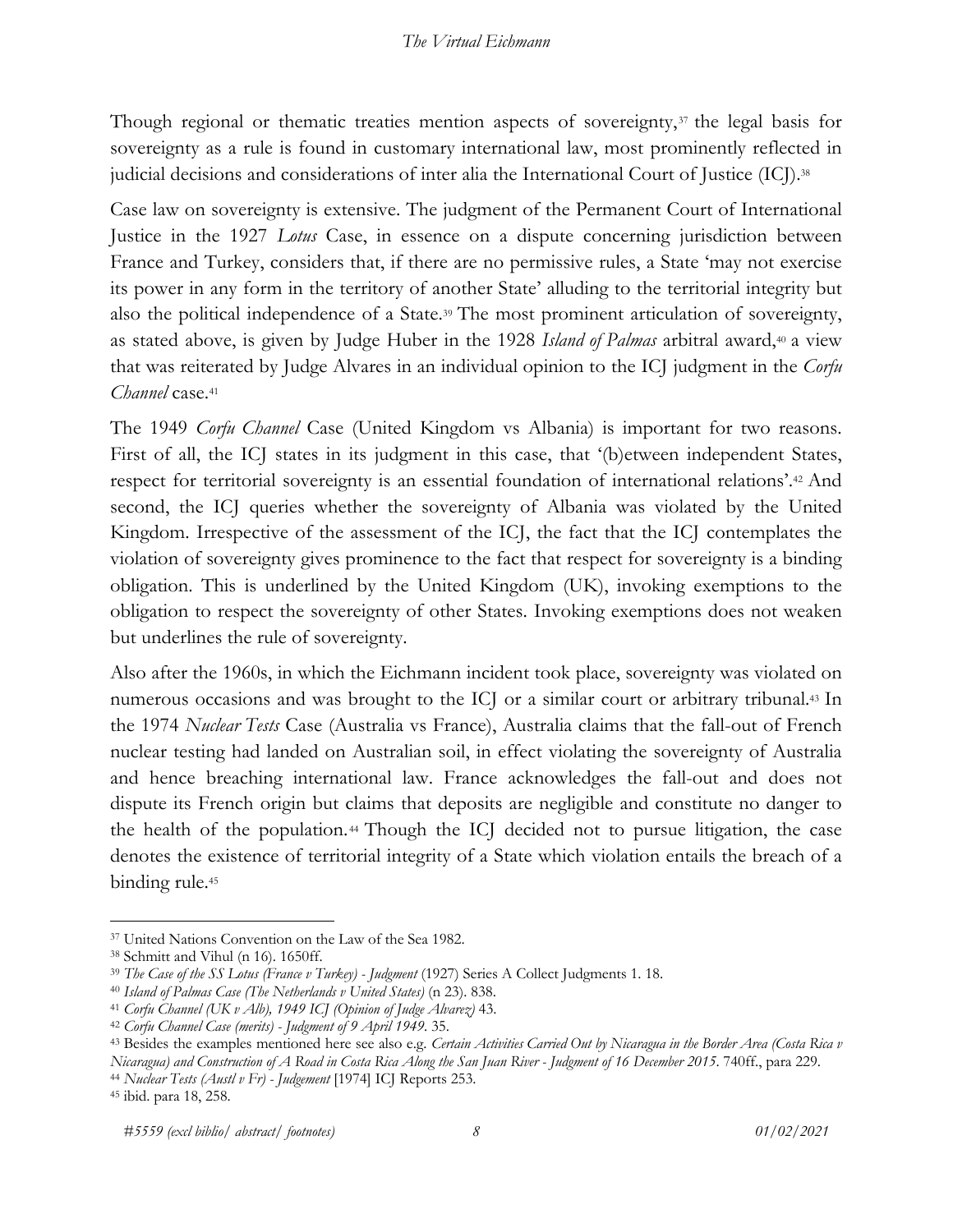The 1986 ICJ judgment in the *Nicaragua* Case refers to territorial integrity and sovereignty numerous times,<sup>46</sup> highlighting that a violation thereof constitutes a breach of an obligation under customary international law. Though the violation of sovereignty is often a consequence of a breach of the prohibition of intervention or of the use of force, sovereignty is also breached as a stand-alone legal rule in the case of the laying of mines in the Nicaraguan territorial waters,<sup>47</sup> and related to unauthorised overflights.<sup>48</sup>

In the 1990 *Rainbow Warrior* Arbitration it was held that France violated the territorial integrity of New Zealand,49 by sinking the Greenpeace ship Rainbow Warrior in Auckland harbour, executed by agents of the French intelligence service.

The obligation to respect the sovereignty of States as a rule in customary law is also echoed in numerous declarations of the UN. The 1970 United Nations General Assembly declaration on Friendly Relations emphasises the importance of sovereign equality of States.<sup>50</sup> The sovereign equality entails not only the judicial equality of States but also highlights the inviolability of territorial integrity and political independence of the State and its right to freely choose and develop its political, social, economic and cultural systems. The latter was already stated in the 1965 Declaration on the Inadmissibility of Intervention in the Domestic Affairs,51 and is confirmed in the 1981 Declaration on the Inadmissibility of Intervention and Interference in the Internal Affairs of States.

### *2.3 Sovereignty during the Eichmann incident*

The removal of Eichmann from Argentina in 1960 was a violation of both the territorial integrity and political independence. The territory of Argentina was violated after agents of the Israeli secret service gained unauthorised access to the country. The political independence, or execution of the functions of the State, <sup>52</sup> was violated because in apprehending Eichmann, Israel took over the Argentinean State function of the execution of

<sup>46</sup> *Case Concerning Military and Paramilitary Activities in and against Nicaragua* (n 32). Para 212, when referring to the laying of mines, 111.

<sup>47</sup> ibid. 111, para 213. The prohibited use of force regarding the laying of mines is discussed, 118, para 227. 48 ibid. 128, para 251. 49 *Rainbow Warrior (New Zealand v France)* (1990) 20 215.

<sup>50</sup> United Nations General Assembly, 'Declaration on Principles of International Law Concerning Friendly Relations and Co - Operation among States in Accordance with the Charter of the United Nations - Resolution 2625(XXV)' (n 26). Under 'the principle of sovereign equality of States'.

<sup>51</sup> United Nations General Assembly, 'Declaration on the Inadmissibility of Intervention in the Domestic Affairs of States and the Protection of Their Independence and Sovereignty - Resolution 2131 (XX)' (1965). Bullet 5: "Every State has an inalienable right to choose its political, economic, social and cultural systems, without interference in any form by another State."

<sup>52</sup> *Island of Palmas Case (The Netherlands v United States)* (n 23). 898.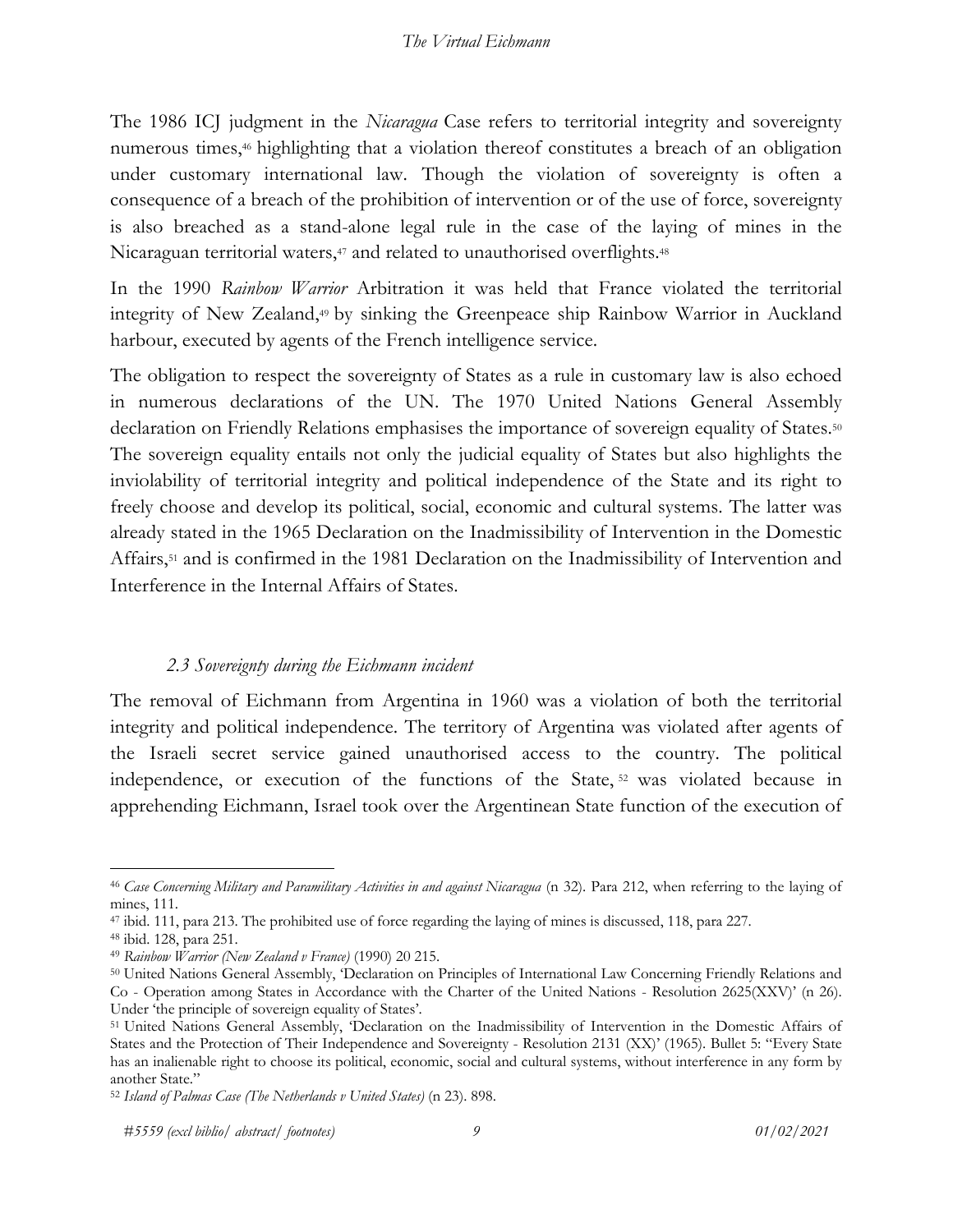the law, more specifically law enforcement. This activity can be labelled as a usurpation due to the unauthorised and non-consensual execution of law enforcement by Israel.53

The violation was unlawful since there was no legal justification for the breach of sovereignty. The Israeli action was not endorsed by a UN Security Council resolution, it was not a form of self-defence, countermeasure nor could Israel invoke circumstances precluding wrongfulness.54 Israel tried to preclude unlawfulness by arguing that Eichmann was illegally in Argentina and had consented to the deportation, but Argentina argued that though this may or may not be true, it does not provide justification for violating Argentinean sovereignty. <sup>55</sup>

## **3. Sovereignty in Cyberspace - the 'Virtual Eichmann'**

Sovereignty as a binding legal rule has a firm foundation in international law. Respect for sovereignty is a primary rule of law, and the breach of which constitutes a violation of international law. Sovereignty is based on territorial integrity and political independence, both of which were violated when removing Eichmann from Argentinean soil in 1960.

This section starts with describing the discourse regarding sovereignty in cyberspace, after which a case will be laid out making a digital analogy with the physical abduction of Eichmann in 1960. This case will be tested against territorial integrity and political independence, to assess whether sovereignty is a legal rule in cyberspace or not.

## *3.1 The 'sovereignty in cyberspace'-discourse*

Respect for sovereignty is a well-recognised norm of international law,<sup>56</sup> with the subsequent obligation not to violate the sovereignty of another State. This would also account for sovereignty in cyberspace. During the two iterations of the Tallinn Manual this was confirmed - or rather not disputed. The position taking during the Tallinn Manual process is that 'sovereignty constitutes both an international law principle from which various rules derive (such as the prohibitions on coercive intervention and the use of force) and a primary rule in its own right capable of being violated.'57

<sup>53</sup> Michael N Schmitt, 'Grey Zones in the International Law of Cyberspace' (2017) 42 The Yale Journal of International Law 1. 6-7 (note 30).<br><sup>54</sup> As currently depicted in Chapter V of the United Nations, 'Responsibility of States for Internationally Wrongful Acts'

<sup>(2001)</sup> II Yearbook of the International Law Commission vol II (Part Two).

<sup>55</sup> United Nations Security Council (n 1). Bullets 26 & 28. See also: Treves (n 4). 558-559; Kittrie (n 4). 16-17. 56 See e.g. Charter of the United Nations.; Helsinki Final Act.

<sup>57</sup> Schmitt, 'France's Major Statement on International Law and Cyber: An Assessment' (n 9). 2.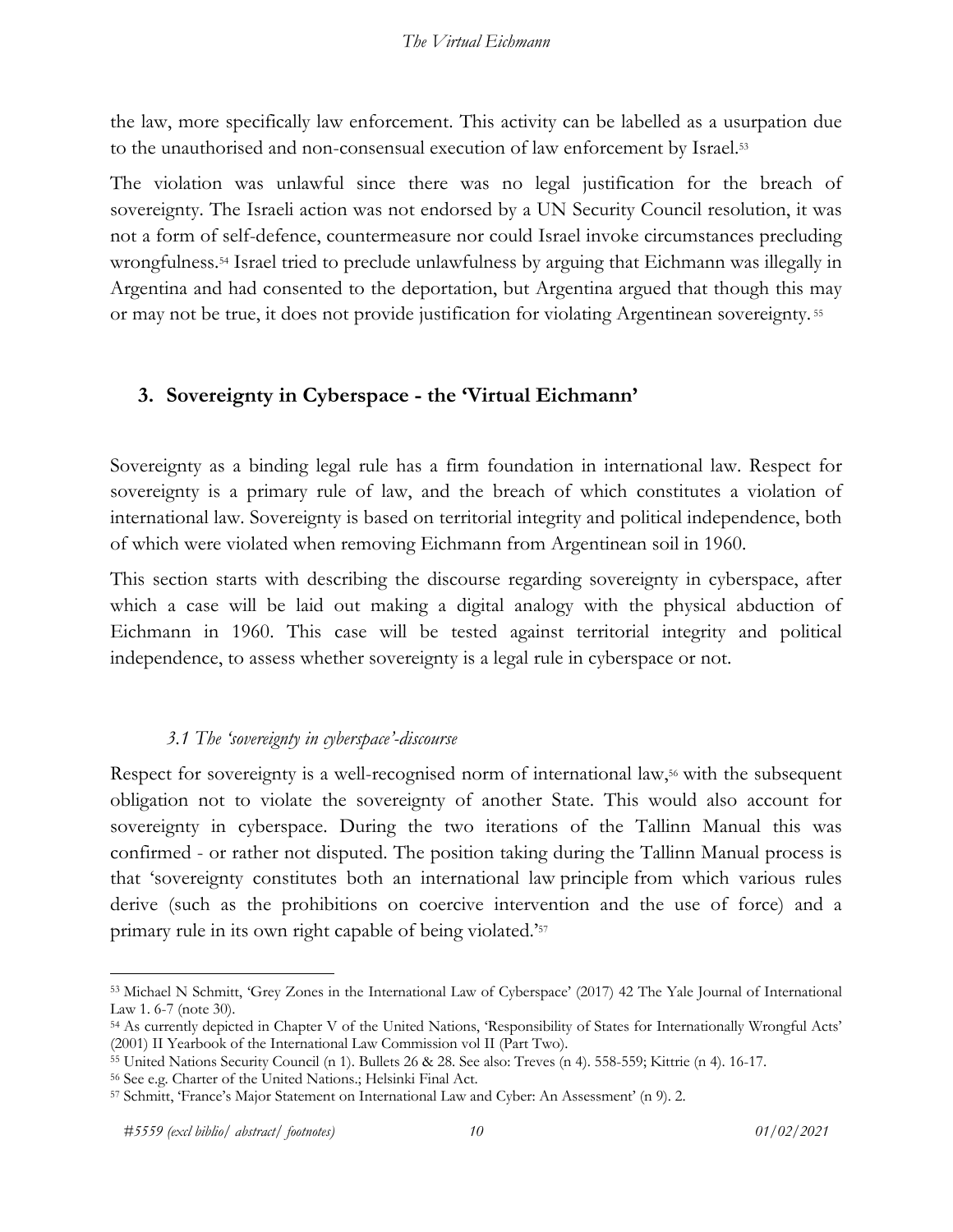But sovereignty in cyberspace appeared not to be undisputed. Since mid 2016 a discussion between several States and legal scholars is ongoing in which some challenge the concept of sovereignty as a rule in cyberspace.<sup>58</sup> The fact that many States refrain from providing their legal opinion on the issue, is not helpful for the argument,<sup>59</sup> but does not mean that they reject sovereignty as a rule.

The idea that sovereignty is a principle but not a rule in cyberspace, is the current UK position.<sup>60</sup> In 2016 UK Attorney General Wright stated that the emergence of cyberspace has posed questions regarding the applicability of international law.61 On the one hand Wright argues that the prohibition of intervention, and of the threat or use of force against States, are applicable in cyberspace and that violations thereof constitute an internationally wrongful act after which redress is possible, following the rationale that international law applies to cyberspace. But, on the other hand, Wright is 'not persuaded' to 'extrapolate from that general principle a specific rule or additional prohibition for cyber activity beyond that of a prohibited intervention.'62

Several scholars hold similar views. Corn and Tayler argue that there are sufficient proscriptions against unlawful uses of force and interventions in treaty law and customary international law, but 'below these thresholds, there is insufficient evidence of either state practice or *opinio juris* to support assertions that the principle of sovereignty operates as an independent rule of customary international law that regulates states' actions in cyberspace.'63 Furthermore, Corn mentions that based on the law and State practice, 'sovereignty serves as a principle of international law that guides state interactions, but is not itself a binding rule that dictates results under international law'.64 Others argue that the prohibition of the use of force, and intervention apply to cyberspace,<sup>65</sup> but '(p)recisely when a non-consensual cyber operation violates the sovereignty of another State'66 is still undefined and would require more State practice and *opinio iuris*. A final scholarly, but also State view is that for the ICT

<sup>58</sup> See e.g. Michael N Schmitt, 'The Defense Department's Measured Take on International Law in Cyberspace' [2020] Just Security.; Michael N Schmitt and Liis Vihul, 'Sovereignty in Cyberspace: Lex Lata Vel Non?' (2017) 111 AJIL Unbound 213.; Przemysław Roguski, 'Violations of Territorial Sovereignty in Cyberspace — an Intrusion-Based Approach' in Dennis Broeders and Bibi van den Berg (eds), *Governing Cyberspace* (2020). 67-69. 59 Barrie Sander, 'The Sound of Silence : International Law and the Governance of Peacetime Cyber Operations' 1.

<sup>60</sup> But the UK is not the only country, also e.g. Chile argues that sovereignty is a principle and not a stand-alone rule. See: Hollis (n 9). 18-20. 61 Wright (n 10).

<sup>&</sup>lt;sup>62</sup> ibid. (2018), hereafter "UK Wright Speech".<br><sup>63</sup> Gary P Corn and Robert Taylor, 'Sovereignty in the Age of Cyber' (2017) 111 AJIL Unbound 207. 208.

<sup>&</sup>lt;sup>64</sup> ibid. 208.<br><sup>65</sup> See Schmitt, 'The Defense Department's Measured Take on International Law in Cyberspace' (n 58).; Robert Chesney, 'The Pentagon's General Counsel on the Law of Military Operations in Cyberspace' [2020] Lawfare 1. Under 4 c-d; Paul C Ney, 'DOD General Counsel Remarks at U.S. Cyber Command Legal Conference'. Under B. International law.

<sup>66</sup> Brian Egan, 'International Law and Stability in Cyberspace' (2017) 35 International Tax & Business Lawyer 169.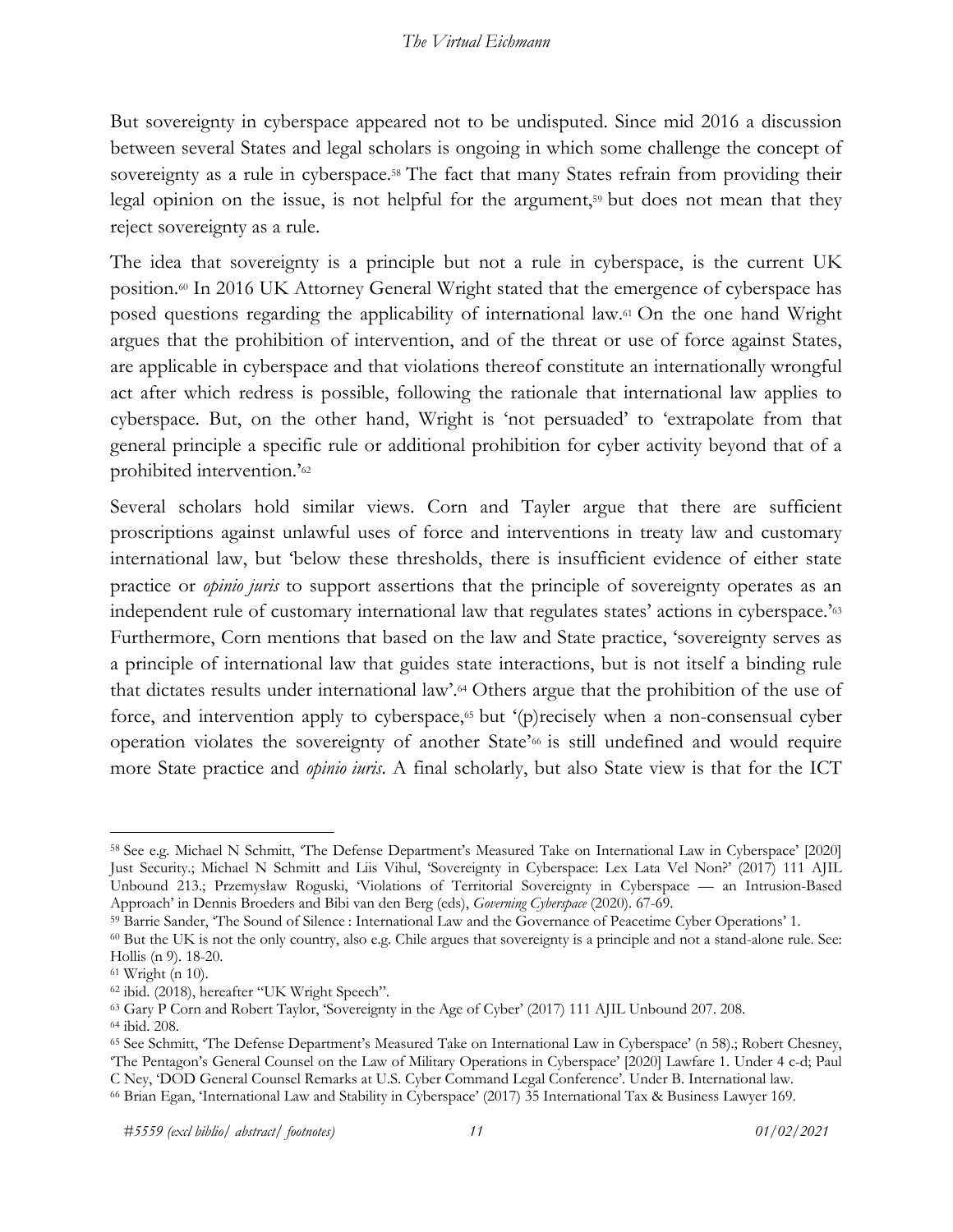infrastructure (hence the physical part of cyberspace) sovereignty as a rule applies, this is not necessarily the case for the virtual dimension of cyberspace.<sup>67</sup>

Though many States remain silent on whether sovereignty is a rule or a principle in cyberspace, 68 a growing number of States, including Australia, 69 New Zealand, 70 Estonia, 71 France<sup>72</sup> and the Netherlands, <sup>73</sup> has given their legal opinion on the applicability of international law in cyberspace including reference to sovereignty.74 For France sovereignty is a rule also in cyberspace,75 stating that it will protect its sovereignty over the information systems located on its territory and implements the means necessary to protect this sovereignty,<sup>76</sup> and reserves the right to respond to any cyber-attack of which it has been the victim.77 France argues that a violation of sovereignty is not only related to rules regarding the prohibition of intervention or use of force, but also related to territorial integrity and the jurisdiction over its territory and the persons and objects within that territory. Cyber operations executed by another State on French digital infrastructure will violate sovereignty and international law. <sup>78</sup> The Netherlands also states that sovereignty is an independently binding rule of international law and its violation constitutes an internationally wrongful act,<sup>79</sup>

<sup>76</sup> SGDSN, 'Revue Stratégique de Cyberdéfense'. 82. 77 Ministère des Armées (n 72). 6.

 $^{67}$  This is the position of Ecuador, but also Chile and the US are inclined to this view. See: Hollis (n 9). Para 51, 19.<br><sup>68</sup> In the sense that there are not overt activities nor is there official documentation on the

also: Harriet Moynihan, 'The Application of International Law to State Cyberattacks - Sovereignty and Non-Intervention' (2019).p. 9; Hollis (n 9). 2-3.<br><sup>69</sup> Australian Government Department of Foreign Affairs and Trade, *Australia's International Cyber Engagement Strategy* 

<sup>(2017).</sup>

<sup>70</sup> New Zealand Ministry of Foreign Affairs & Trade, 'The Application of International Law to State Activity in Cyberspace' (2020).

<sup>71</sup> Kristi Sits, 'President of Estonia : International Law Applies Also in Cyber Space', *CyCon 2019* (2019).

<sup>72</sup> Ministère des Armées, 'Droit International Appliqué Aux Opérations Dans Le Cyberespace' (2019).; See also Michael N Schmitt, 'France Speaks Out on IHL and Cyber Operations : Part I' [2019] EJIL 1.; Przemysław Roguski, 'France's Declaration on International Law in Cyberspace: The Law of Peacetime Cyber Operations, Part I' [2019] OpinioJuris 1.

<sup>73</sup> Ministry of Foreign Affairs, Letter to the Parliament on the International Legal Order in Cyberspace 2019.; See also: Michael N Schmitt, 'The Netherlands Releases a Tour de Force on International Law in Cyberspace: Analysis' [2019] Just Security.

<sup>74</sup> The discussion is not confined to Europe and the US, also in the Organisation of American States silence is broken. Bolivia, Guatemala and Guyana argue that sovereignty is a stand-alone rule that can be breached in cyberspace. Other are less outspoken and some suggest it only a principle. See: Duncan B Hollis, Ben Vila and Daniela Rakhlina-Powsner, 'Elaborating International Law for Cyberspace' [2020] Directions Cyber Digital Europe.; Hollis (n 9). Para 52, 19. 75 Schmitt, 'France's Major Statement on International Law and Cyber: An Assessment' (n 9).

<sup>78</sup> ibid. 7

<sup>79</sup> Ministry of Foreign Affairs, Letter to the President of the House of Representatives on the International Legal Order in Cyberspace - Appendix : International Law in Cyberspace 2019 1. 2.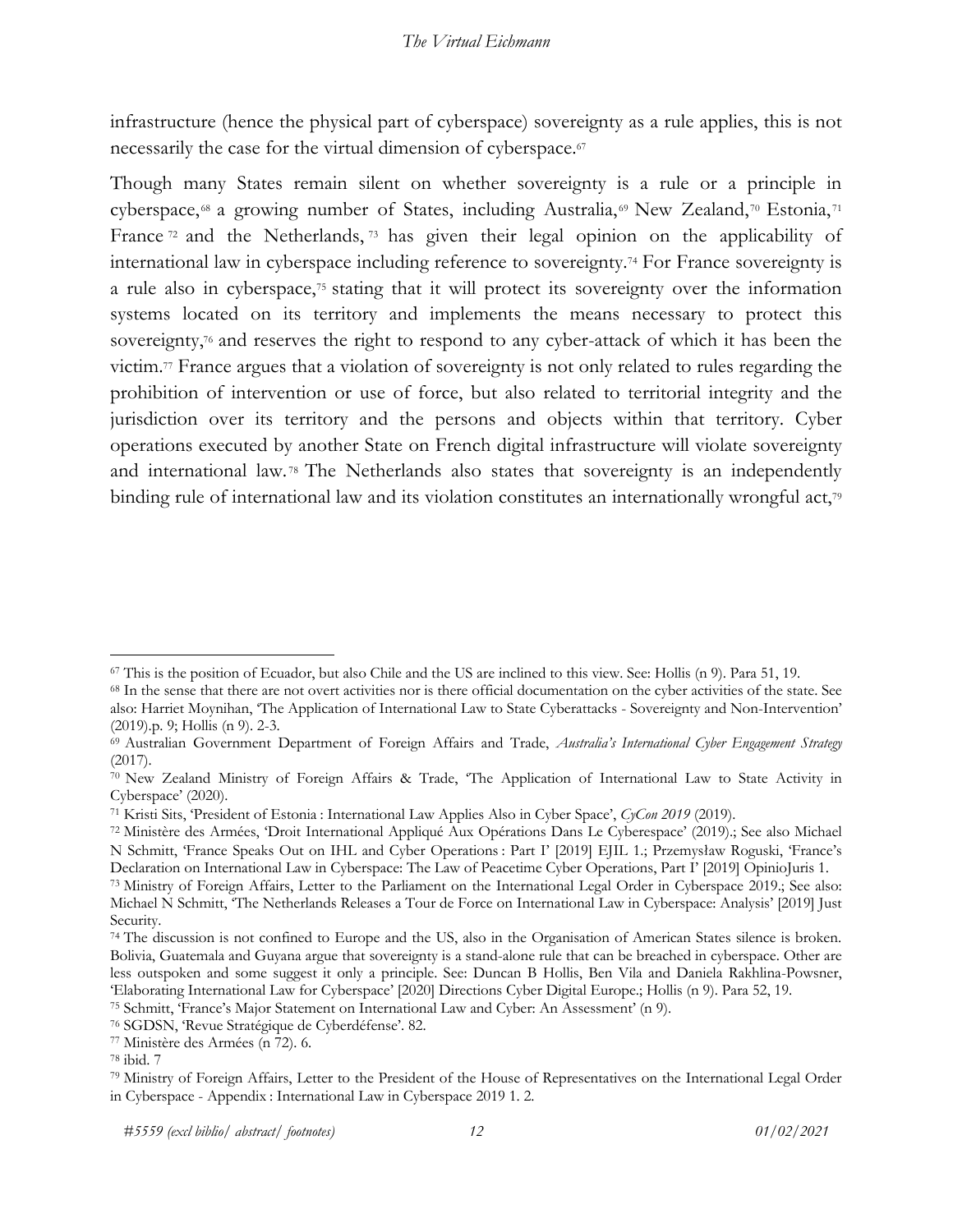related to the territorial integrity and the inherently governmental functions of a state.80 A position also adopted by Austria, the Czech Republic, Finland and Switzerland.<sup>81</sup>

Other States are less outspoken or remain 'on the fence'.<sup>82</sup> The US view is murkier<sup>83</sup> and though several statements have been issued,84 no *opinio iuris* is given. Australia concurs that for cyber activities below the threshold of the use of force, general principles of international law, the principle of due diligence and the customary international law on State responsibility apply.85 Estonia, similar to Australia circumvents wording on the appreciation of sovereignty in cyberspace, but affirms that international law applies to cyberspace, and that States must refrain from the threat of or use of force against the territorial integrity and political independence of other States.86 Also China states that 'the principle of sovereignty enshrined in the UN Charter covers all aspects of state-to-state relations, which also includes cyberspace.'87 A view echoing the Joint Statement by China and the Russia Federation on cooperation in Information Space Development in which they strongly support the principle of national sovereignty within the UN framework. <sup>88</sup> This statement confirms an earlier declaration of six members of the Shanghai Cooperation Organisation, sent to the UN Secretary General in January 2015.<sup>89</sup> The language used is neutral and restates the text of the UN Charter when referring to sovereignty. Hence, not confirming but certainly not denying the existence of the rule of sovereignty in cyberspace.

Though sovereignty has been a binding legal rule of customary international law, the dawn of cyberspace commenced a discourse on whether this also applies to cyberspace. Public international law can of course change based on diverging State behaviour over time, imputed by the characteristics of cyberspace which are different from the traditional

<sup>80</sup> The Netherlands follows the rationale of the Tallinn Manual. See also: Schmitt, *Tallinn Manual 2.0 on the International Law Applicable to Cyber Operations* (n 11). Rule 4, 20.

<sup>81</sup> Swiss Ministry of Foreign Affairs, 'Position Paper on Switzerland's Participation in the UN OEWG and UNGGE' (2020).; Czech Republic Ministery of Foreign Affairs, 'Comments Submitted by the Czech Republic in Reaction to the Initial "Pre-Draft" Report of the OEWG' (2020).; Michael N Schmitt, 'Finland Sets Out Key Positions on International Cyber Law' [2020] Just Security.; Austrian Ministry of Foreign Affairs, 'Pre-Draft Report of the OEWG - ICT' (2020).

<sup>82</sup> Including Israel, see: Michael N Schmitt, 'Israel's Cautious Perspective on International Law in Cyberspace: Part I (Methodology and General International Law)' [2020] Just Security.

<sup>83</sup> Hollis (n 9). 20. 84 Ney (n 65).; Egan (n 66).

<sup>85</sup> Australian Government Department of Foreign Affairs and Trade (n 69). Annex A, p. 91; Australian Government Department of Foreign Affairs and Trade, '2019 International Law Supplement to Australia's Position on the Application of International Law to State Conduct in Cyberspace'.

<sup>87</sup> Ministery of foreign affairs of the people's republic of China, 'International Strategy of Cooperation on Cyberspace'. Chapter II para 2.

<sup>88</sup> 'Joint Statement Between the People's Republic of China and the Russian Federation on Cooperation in Information Space Development' (2016).

<sup>89</sup> United Nations General Assembly, 'A/69/723 Letter Dated 9 January 2015 from the Permanent Representatives of China, Kazakhstan, Kyrgyzstan, the Russian Federation, Tajikistan and Uzbekistan to the United Nations Addressed to the Secretary General' (2015) 00392 UN Doc. A/69/723. 4.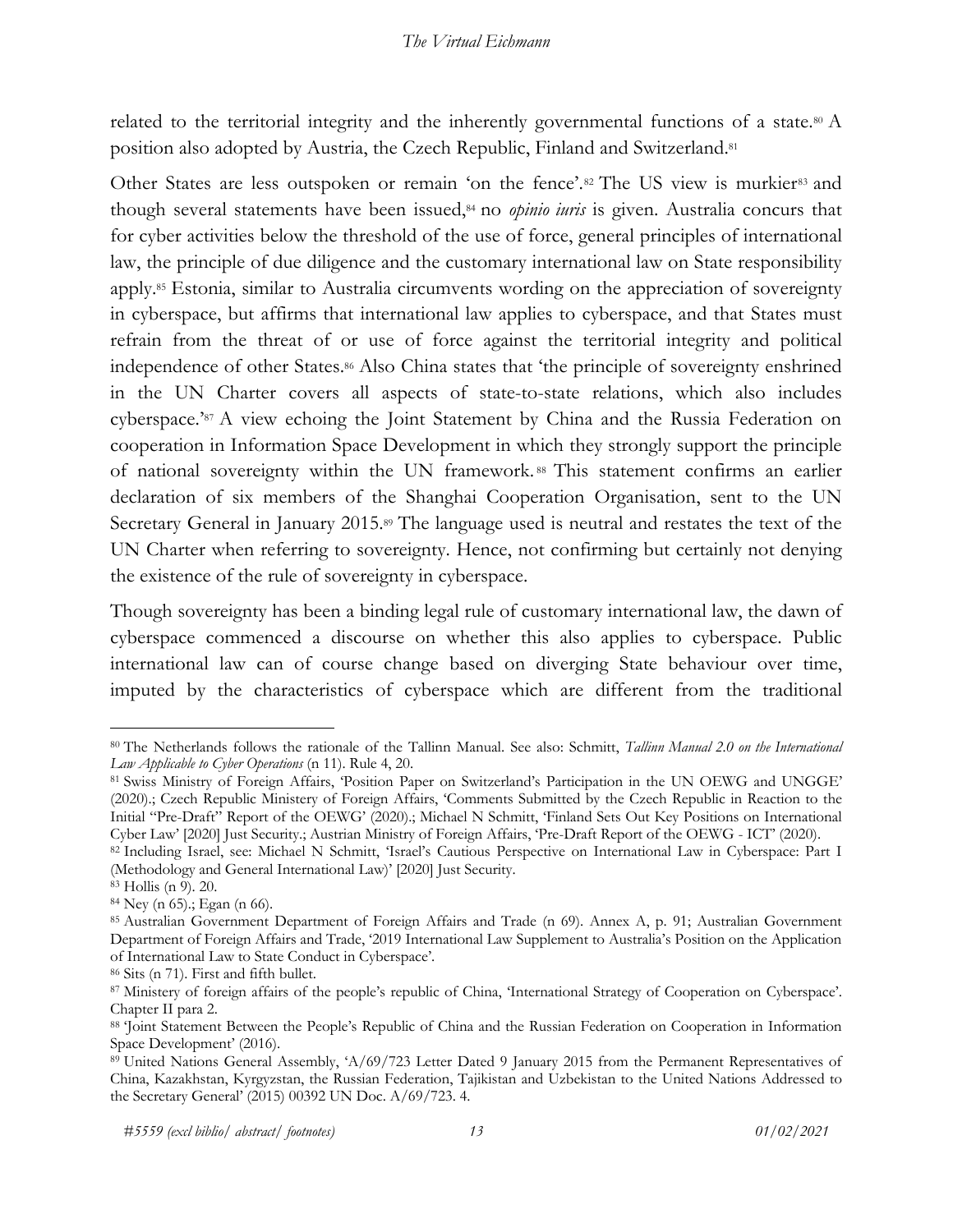domains. However, arguing that international law, and more specifically the notion of sovereignty, needs to change due to the dawn of cyberspace appears to be a reversed and flawed rationale. Not least since the lack of State practice also applies to cases related to intervention and the use of force in cyberspace, <sup>90</sup> which clearly constitute rules of international law.91 But, based on *opinio iuris*, the latter two are applicable in cyberspace while sovereignty (strangely enough) is not. The authors take note of the discussion but argue, in line with the Tallinn Manual scholars<sup>92</sup> and the *opinio iuris* of some States, that sovereignty is both a principle and a binding legal rule in cyberspace which will be underlined with a fictitious case of the deletion of a 'virtual Eichmann'.

### *3.2 The 'virtual Eichmann'-case*

Sovereignty in the 1960 Eichmann abduction was violated since both the territorial integrity and the political independence of Argentina were breached unlawfully.93 But can the rules and principles of sovereignty, which have a sound foundation in the notion of territory, be applied in a similar way to cyberspace? Or does the changing context require additional interpretation on the object and purpose of the existing legal rules?94

To test the binding legal rule of sovereignty a fictitious case is presented in which a virtual entity, the so-called Oakman Hacking Agency, instead of a real person will be 'removed' from cyberspace.

<sup>&</sup>lt;sup>90</sup> Dale Stephens, 'Influence Operations & International Law' (2020) 19 Journal of Information Warfare 1. 6.<br><sup>91</sup> Steven Wheatley, 'Foreign Interference in Elections under the Non-Intervention Principle: We Need to Talk a

<sup>&</sup>lt;sup>92</sup> See e.g. Schmitt and Vihul (n 16). 1649; Corfu Channel Case (merits) - Judgment of 9 April 1949 (n 42). 35; Case Concerning *Military and Paramilitary Activities in and against Nicaragua* (n 32). Para 202, 106 202 & para 213, 111. In the latter, the Court quotes the Corfu Judgment in stating that '"Between independent States, respect for territorial sovereignty is an essential foundation of international relations", and international law requires political integrity also to be respected.<sup>53</sup> United Nations Security Council (n 1). Bullet 47, 10.<br><sup>94</sup> Article 31 of the Vienna Convention on the Law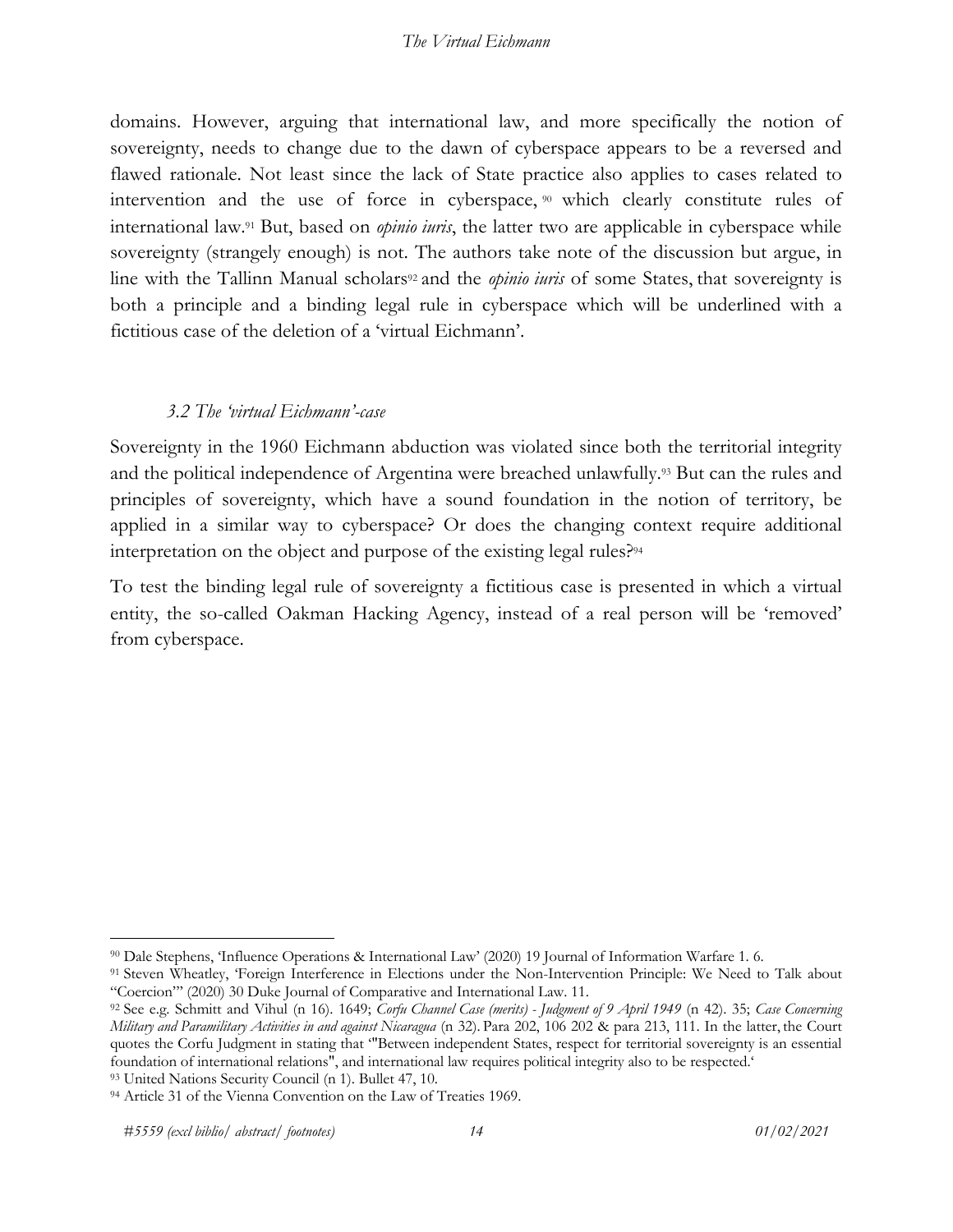*'Oakman Hacking Group' has executed several remote cyber operations against State A. Oakman is a group of loosely affiliated hackers that log in from all over the world, using multiple ICT infrastructures and servers in as many States. Oakman, as a firm registered in State B, has in the past allegedly been supported by State C. State B is aligned with State C based on common economic and security interests. State A and State C have had issues in the past including feuds over borders, economic rows and mutual political interferences.* 



*Several members of Oakman have been indicted based on State's A penal legislation, for remote cyber intrusions, inflicting damage to materiel in State A, causing the loss of functionality of State supported ICT infrastructure during elections and undermining the free electoral process of State A by intense disinformation campaigns. Apart from extradition requests, State A has put political pressure on State C to stop supporting Oakman, and invoking a due diligence request to State B. State B has informally acknowledged the existence of Oakman and its activities on the soil of State B, but fails to see the harm inflicted to State A. State A even filed a complaint under art 33 UN Charter to the UN Security Council which in turn issued a generic statement calling upon States not to interfere in other States with cyber means and to act responsibly when aware that agents on their territory pursue activities that could harm other States.*

*After long deliberation and international inactivity, State A has, under the aegis of a countermeasure due to failed due diligence, executed a remote operation in cyberspace and has put Oakman's network in State B out of order using a multitude of malware, taking the entire encrypted network including virtual persona hostage. Though there is no physical or functional damage nor injuries, Oakman was rendered incapable of operating, de facto removing it from cyberspace.* 

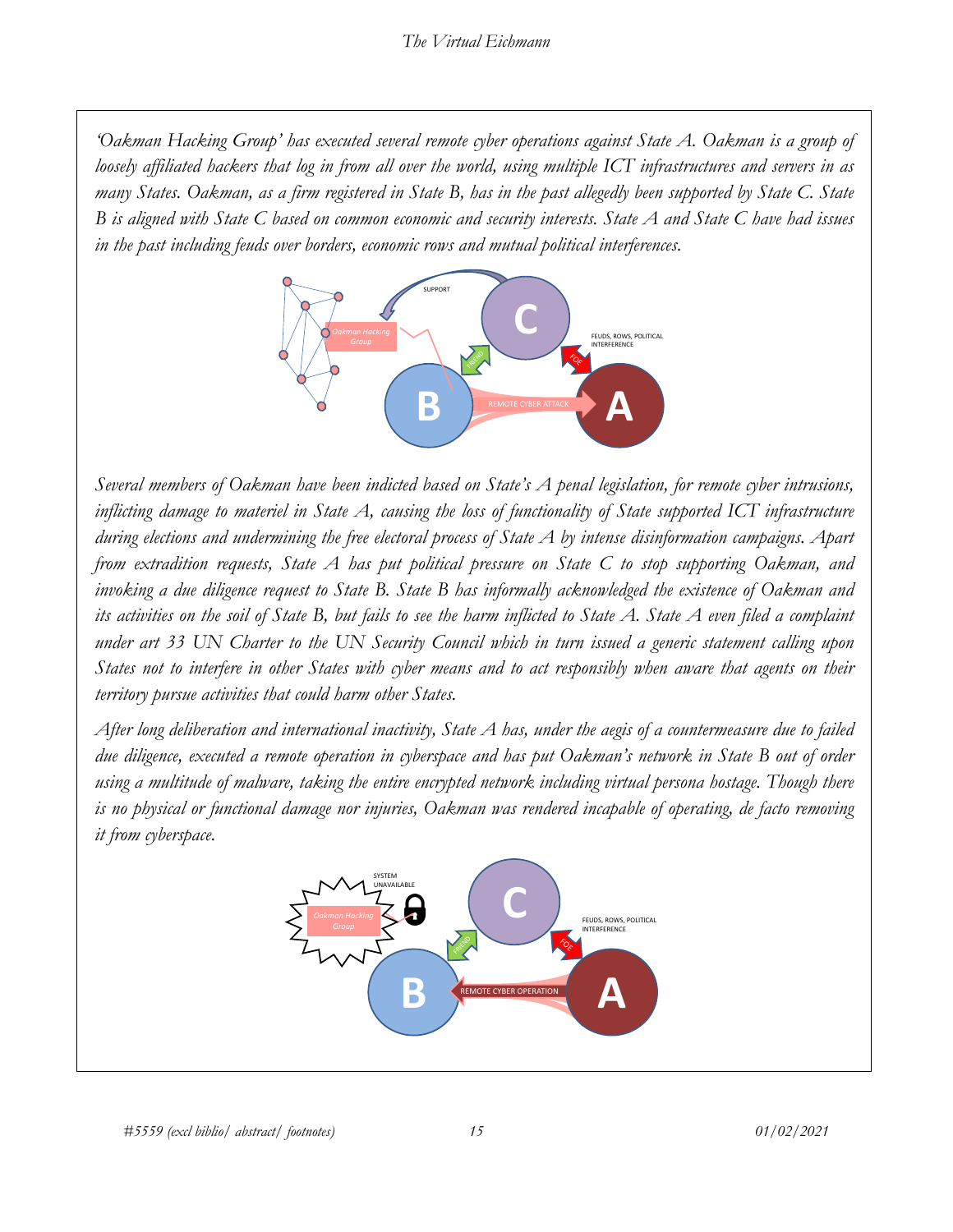## *3.3 Sovereignty in the 'virtual Eichmann'-case*

The sovereignty in the 'virtual Eichmann'-case will be assessed based on the violations of territorial integrity and political independence.

Territorial integrity is based on the territory of the State. Cyber activities of agents of State A present *in* State B would, similar to the Eichmann incident, constitute a breach of territorial integrity if these agents are active in State B without permission. A remote cyber operation however, does not physically cross the borders of State B, hence the question is whether the authority of State B regarding access and egress of its territory was tampered with.

The notion of territoriality is challenging in cyberspace. The essence of activities in cyberspace are within the virtual dimension i.e. the data and the virtual persona which are not connected to the territory of a State. Assessing whether the act of installing dormant malware in software that could be used on a foreign ICT infrastructure, constitutes a violation of territorial integrity might prove difficult. The eventual effect in the form of physical or functional damage to the cyberspace infrastructure or affiliated systems and operators is a more tangible violation of territorial integrity.

The challenges also give rise to the discourse regarding the effect-based versus the act-based doctrine.95 The act-based doctrine is depicted in what Roguski calls the 'penetration-based' approach. This approach, which is reflected in the legal opinion of France,<sup>96</sup> argues that every penetration of ICT infrastructure located within the State's territory violates its sovereignty. Following this rationale for activities in cyberspace, States would be in a 'constant state of violation' of sovereignty.97

Given the practical predicaments of an act-based approach to cyberspace, an alternative could be found in the delineation of thresholds that must be reached before sovereignty is violated, including a minimum bar. The *de minimis* threshold stipulates that though sovereignty has to be respected, a minimum threshold needs to be crossed before a violation occurs.98 The *de minimis*, but also the thresholds on display in the Tallinn Manual are an

<sup>95</sup> Roguski, 'France's Declaration on International Law in Cyberspace: The Law of Peacetime Cyber Operations, Part I' (n 72). Roguski, 'Application of International Law to Cyber Operations : A Comparative Analysis of States ' Views' (n 9).; Moynihan (n 68). 21-24.<br><sup>96</sup> The French legal opinion has both elements of the act-based and the effect-based approach, see: Ministre de 'Europe

et de Affairs Etrangeres, 'Stratégie Internationale de La France Pour Le Numérique —'.

<sup>97</sup> Moynihan (n 68). 20. 98 ibid. 48.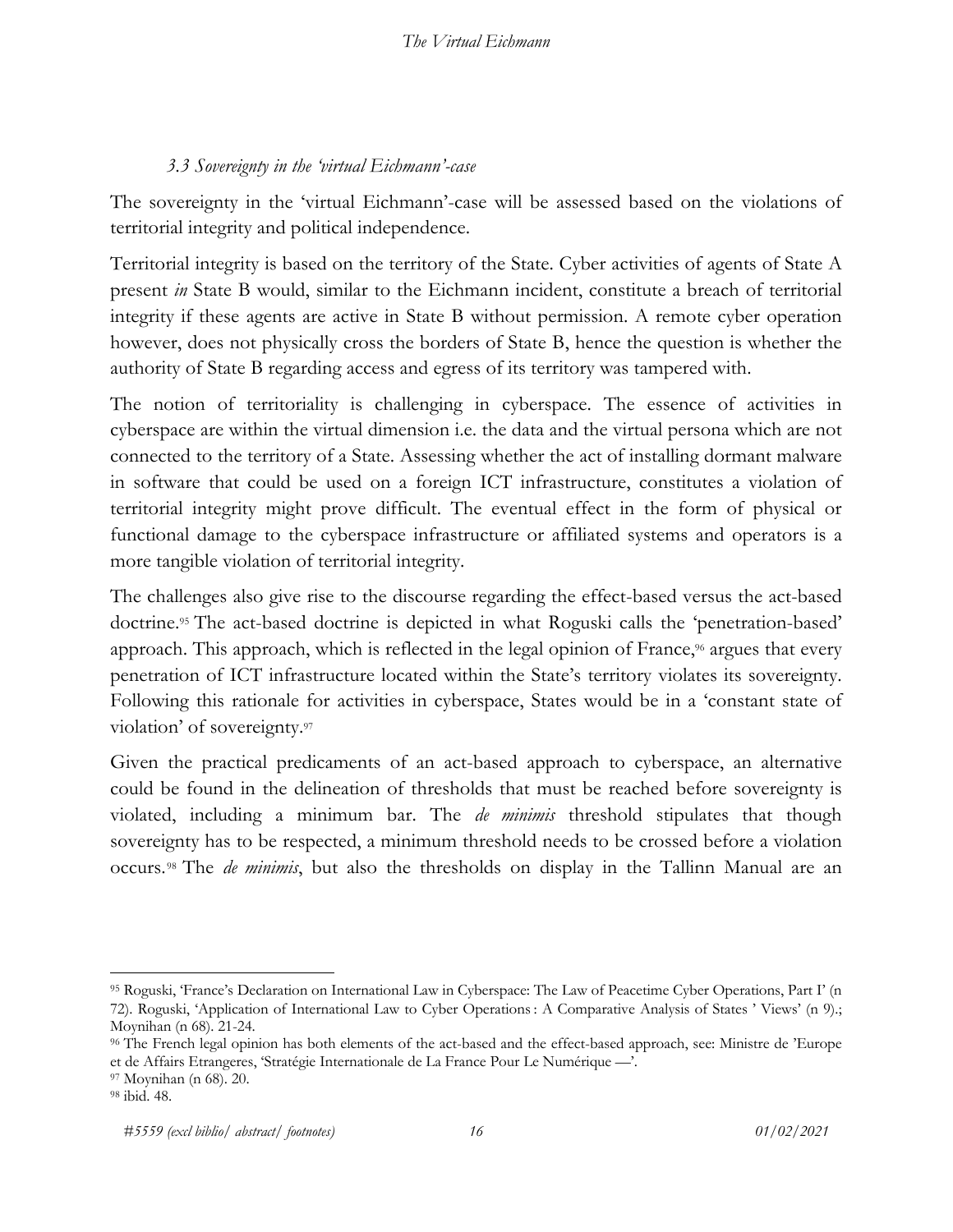elaboration of the effect-based doctrine.<sup>99</sup> This doctrine, as also considered in the 1974 *Nuclear Tests* Case, looks at the impact of an action.

The experts of the Tallinn Manual confirm that a 'State must not conduct cyber operations that violate the sovereignty of another State',100 and have introduced several thresholds on when remote cyber operations violate territorial integrity.

The first level is physical damage, destruction or injuries. If one of these is the effect of a remote cyber operation, as was the case during the Stuxnet attack,<sup>101</sup> a breach of territorial integrity can be agreed upon. In the Oakman case, the network of Oakman was taken hostage and rendered ineffective by State A. Neither during the remote cyber-attack nor in its effect, were persons hurt or was infrastructure damaged or destroyed.

The second level is functional damage, or the loss of functionality of cyber infrastructure. This means that the infrastructure is rendered permanently out of service. Though the Tallinn Manual-experts agreed that this could constitute a violation of sovereignty, no exact threshold could be agreed upon due to the lack of legal opinions of States.102 This threshold is not reached in the Oakman case: The network is temporary rendered out of service but it was not destroyed or manipulated. If Oakman ceases its acts, or State B will prosecute the Oakman Hacker group, State A could 'release' the network without further ado.

The third threshold caps all activities resulting in effects below physical or functional damage, such as the deletion of data, slowing down the system, a temporary loss of functionality e.g. by a DDoS attack, and partially coalesces with the earlier mentioned considerations regarding the *de minimis* approach. The experts could not agree if and when these effects would constitute a violation of sovereignty.103 Also, in the Oakman case, the direct effect will be that the malign hacker group can no longer execute activities. From a penetration approach point of view this would entail an infringement in the network of a private entity which falls under the State's territorial authority. But taking the effect-based view it is questionable if the *de minimis* threshold is crossed by rendering the Oakman network temporarily out of service with the option to reverse the action by lifting the hostage taking. Moreover, the threshold is only crossed related to those physical network structures that are located in State B.

Much focus is on territorial integrity while the violation in the Oakman case can also be judged against the criteria of political independence, related to the inherently governmental functions. The Tallinn Manual offers two thresholds for violation of political independence.

<sup>99</sup> Schmitt, *Tallinn Manual 2.0 on the International Law Applicable to Cyber Operations* (n 11). Rule 4. 17ff.

<sup>100</sup> ibid. Rule 4, 17. 101 Russell Buchan, 'Cyber Attacks: Unlawful Uses of Force or Prohibited Interventions?' (2012) 17 Journal of Conflict

and Security Law 212. 219- 221.<br><sup>102</sup> Schmitt, *Tallinn Manual 2.0 on the International Law Applicable to Cyber Operations* (n 11). Rule 4 (13) 20-21.<br><sup>103</sup> ibid. Rule 4 (14) 21.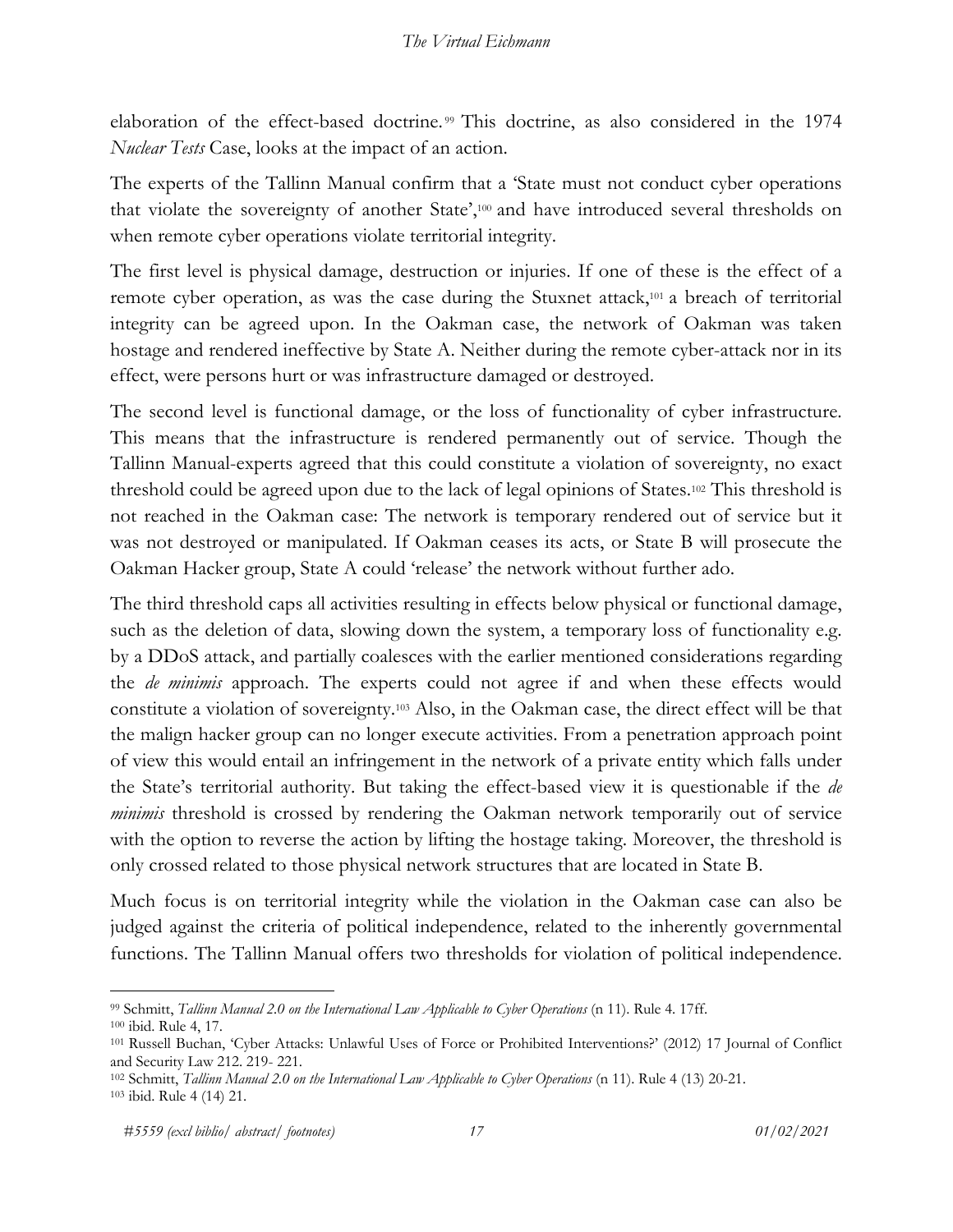First the interference with the inherently governmental functions and second, usurpation thereof.104

Where the domain of the territorial integrity is concerned with the sovereignty domain of the territory of the State and the population living there, the domain of political independence is related to the functions of the State, or the inherently governmental functions i.e. conducting elections, collecting taxes, law enforcement and conducting diplomacy. An interference in these inherently governmental functions could be a long-term DDoS attack on the governmental website filing digital tax returns.

In the Oakman case, State A not only interfered with the governmental task of law enforcement but even took over this function, hence usurping an inherently governmental functions of State B,105 similar to the 1960s Eichmann incident.

## **4. Reflections**

In the 1960s Eichmann incident the sovereignty of Argentina was violated because Israeli agents were on Argentinean soil without permission – breaching the territorial integrity – and performed law enforcement activities which are the prerogative of the State - breaching the political independence.

The emergence of cyberspace provided many challenges including how to apply public international law to this emerging domain. Moreover, while cyberspace contains a physical element which is connected to the territory of a State, it also entails a boundless and ubiquitous virtual dimension. The latter is an inconvenient fit with the notion of territory.

The virtual dimension of cyberspace in which effects can be tangible and visible (but an initial act of intrusion seldom is) gives prominence to the discourse on whether sovereignty applies to this virtual dimension as a binding legal rule.

In the Oakman case, a fictitious scenario, the challenges of applying sovereignty as a rule of international law in cyberspace come to the fore. It is fair to state that violation of territorial integrity is difficult to substantiate, especially if an act-based doctrine is followed. The penetration approach argues that any incursion into the cyber infrastructure of another State would account to a violation of sovereignty. The danger of this approach is that sovereignty will be interpreted subjectively from the position offended State, while international law must

<sup>104</sup> ibid. Rule 4 (15-19) 21-23; Schmitt and Vihul (n 16). 1660. 105 Schmitt and Vihul (n 16). 1660.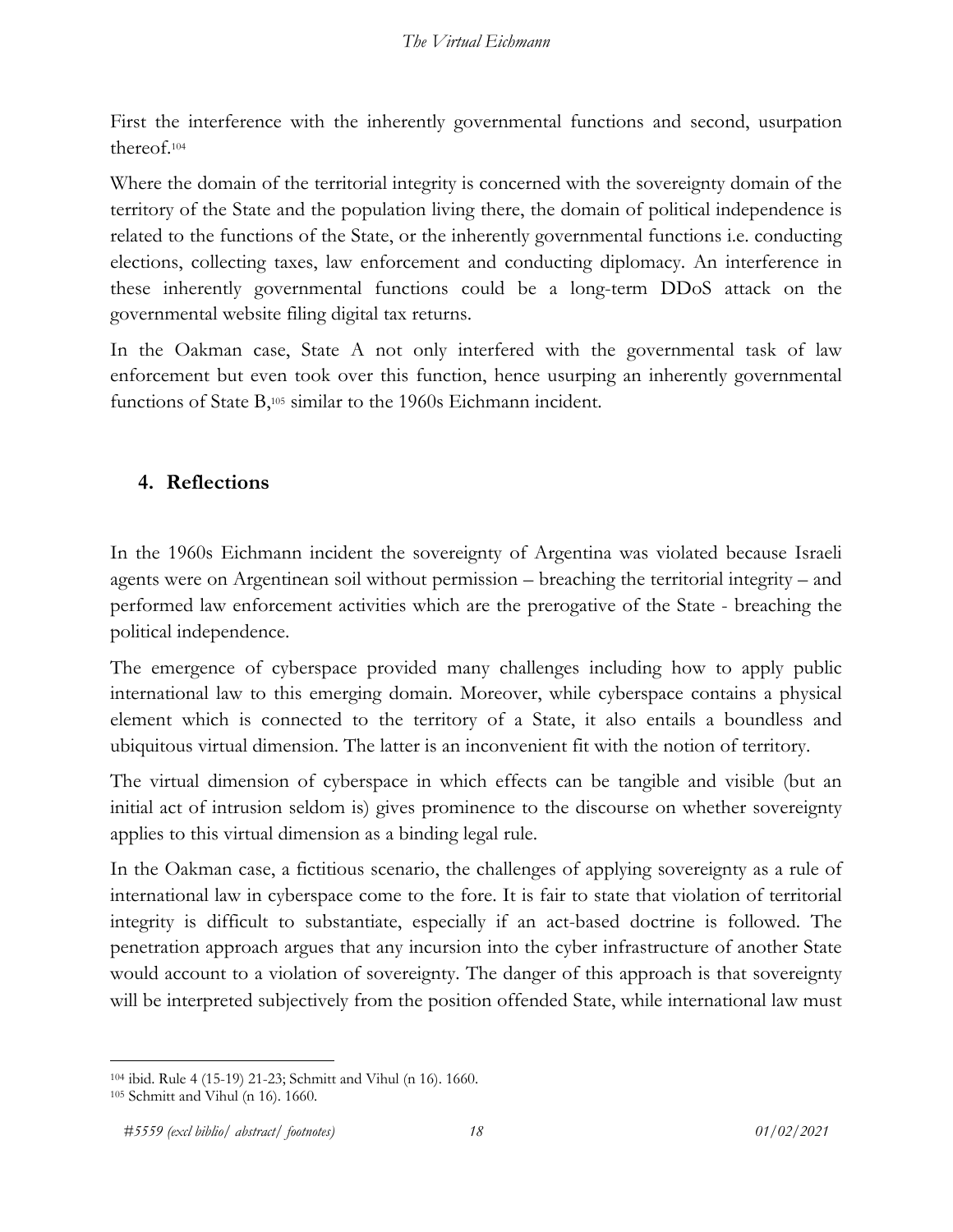be applied objectively.106 Following this line of argument, with a focus on territorial integrity as the core element of sovereignty, the rationale of the UK Wright Speech, <sup>107</sup> and the reticence of many States to be more outspoken on the matter, is understandable.

However, in the Oakman case, sovereignty was violated, not based on a violation of the territorial integrity but based on the usurpation and/or interference of the inherently governmental functions of the State. Sovereignty in the virtual dimension of cyberspace, based on territoriality integrity is challenging since the territorial link does not necessarily exist. The notion of political independence is not directly linked to the physical territory of the State but to the more metaphysical inherently governmental functions. Therefore, political independence is a more persuasive basis to argue that sovereignty is a rule in cyberspace.

## **5. Conclusions**

Sovereignty is based on the notions of territorial integrity and political independence. Violation of territorial integrity is traditionally related to physical incursions into the territory of the State.108 Hence, a large part of the discourse of sovereignty in cyberspace focuses on the territorial aspect of sovereignty and less on its political independence.

It is challenging to align remote cyber activities (that do not physically cross borders and engage in the non-tangible virtual dimension of cyberspace) with the concept of territoriality. Especially if activities in cyberspace do not manifest physical damage or injury to either persons, objects or cyberinfrastructure.

It can be fair to conclude that violations of territorial integrity, caused by remote cyber operations, are difficult to substantiate if there is no physical or functional damage, which unfortunately is the case with most remote cyber-related activities.

But these difficulties do not render the rule of sovereignty in cyberspace obsolete. Interference with the political independence of another State is not necessarily dependent on the notion of territory similarly to the violation of territorial integrity. Therefore, activities in

<sup>&</sup>lt;sup>106</sup> Moynihan (n 68). 20.<br><sup>107</sup> Wright (n 10). Wright argues that: "Some have sought to argue for the existence of a cyber specific rule of a "violation of territorial sovereignty" in relation to interference in the computer networks of another state without its consent. Sovereignty is of course fundamental to the international rules-based system. But I am not persuaded that we can currently extrapolate from that general principle a specific rule or additional prohibition for cyber activity beyond that of a prohibited intervention. The UK Government's position is therefore that there is no such rule as a matter of current international law."

<sup>108</sup> Phil Spector, 'In Defense of Sovereignty, in the Wake of Tallinn 2.0' (2017) 111 AJIL Unbound 219. 222.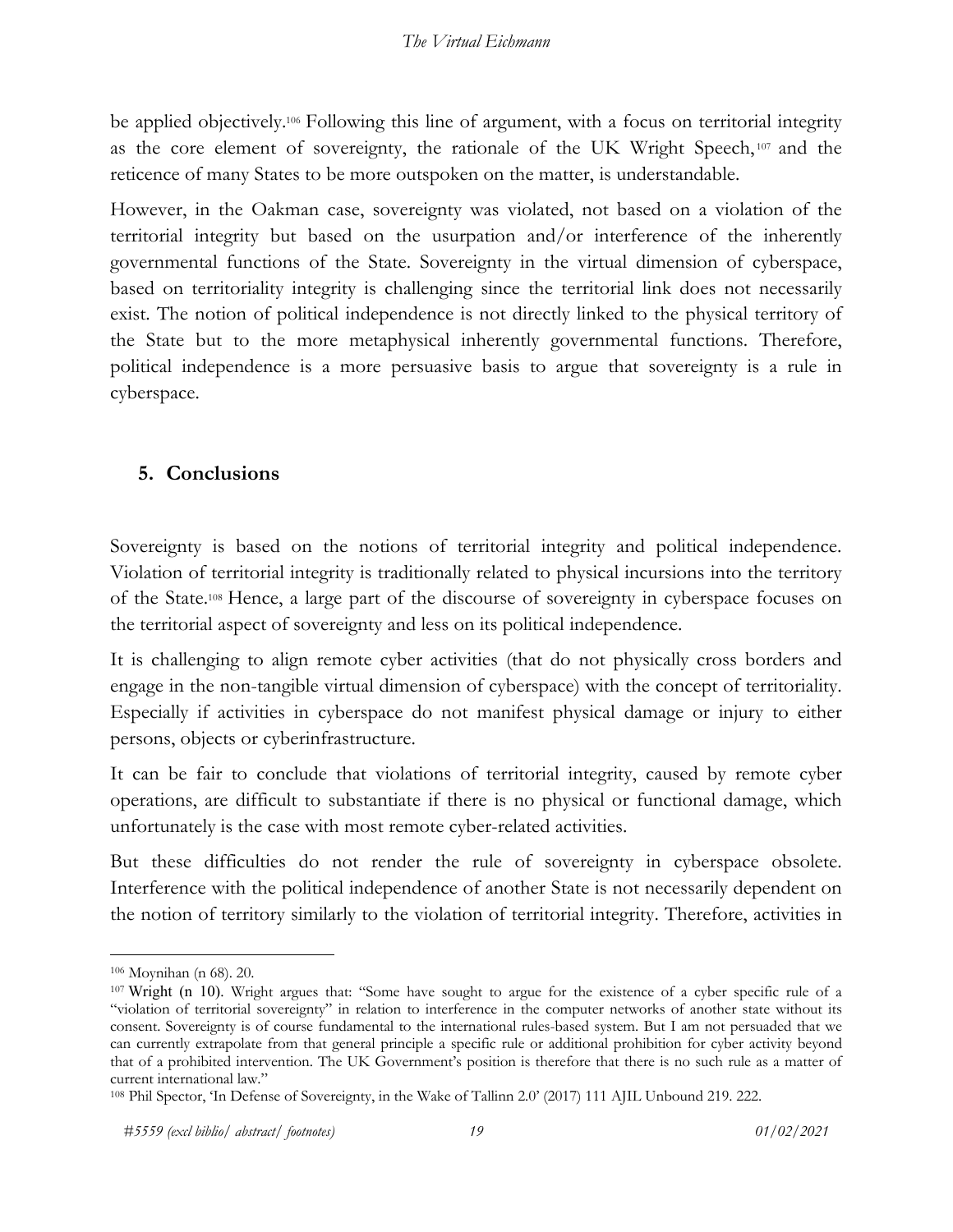cyberspace can infringe or usurp the inherently governmental functions in a way similar to infringements in other (physical) domains.

Relying on territorial integrity to effectuate sovereignty as a rule of international law in cyberspace, might prove to be a dead-end street for remote cyber operations in the virtual dimension. Not least since a breach thereof is difficult to prove. The notion of political independence on the other hand is applicable in cyberspace as it is in physical realm, and is therefore a relevant indication that sovereignty is still a rule of international law.

In the Oakman case, sovereignty was violated. It was unlikely that territorial integrity was violated, not least since the notion of territorial integrity is not easily transferable to the virtual characteristics of cyberspace. The inherently governmental functions of the State were usurped or interfered with, resulting in a violation of political independence. The latter is therefore a more plausible option to claim that sovereignty is a binding rule in cyberspace.

The main conclusion of this article is that sovereignty is a binding rule of customary international law in cyberspace, <sup>109</sup> as it is in other (physical) domains. States enjoy sovereignty over cyber infrastructure, persons and cyber activities on their territory, and based on their political independence.110 In the view of the authors, the question related to sovereignty in cyberspace should therefore not be 'if' there is a rule of international law, but rather when the rule of sovereignty in cyberspace is violated.111

## **Bibliography**

Arendt H, *Eichmann in Jerusalem : A Report on the Banality of Evil* (Penguin 1976)

Australian Government Department of Foreign Affairs and Trade, *Australia's International Cyber Engagement Strategy* (2017)

——, '2019 International Law Supplement to Australia's Position on the Application of International Law to State Conduct in Cyberspace'

Austrian Ministry of Foreign Affairs, 'Pre-Draft Report of the OEWG - ICT' (2020)

<sup>109</sup> See Schmitt, *Tallinn Manual 2.0 on the International Law Applicable to Cyber Operations* (n 11). 11-13. But also the UN GGE reports, e.g. the United Nations GGE 2015 Report, 'Group of Governmental Experts on Developments in the Field of Information and Telecommunications in the Context of International Security - A/70/174', vol 12404 (2015).

<sup>&</sup>lt;sup>110</sup> Schmitt and Vihul (n 16). 1647.<br><sup>111</sup> Moynihan (n 68). 17-18. Which is in line with Egan's referral to the 'de minimus' activities, and Corn's argument that 'whether and precisely when non-consensual cyber operations below the threshold of a prohibited intervention violate international law is a question that must be resolved through the practice and opinio juris of states'. See: Egan (n 66).; Corn and Taylor (n 63). 210-211. Michael N Schmitt, 'International Cyber Norms: Reflections on the Path Ahead' [2018] Militair Rechtelijk Tijdschrift. 17.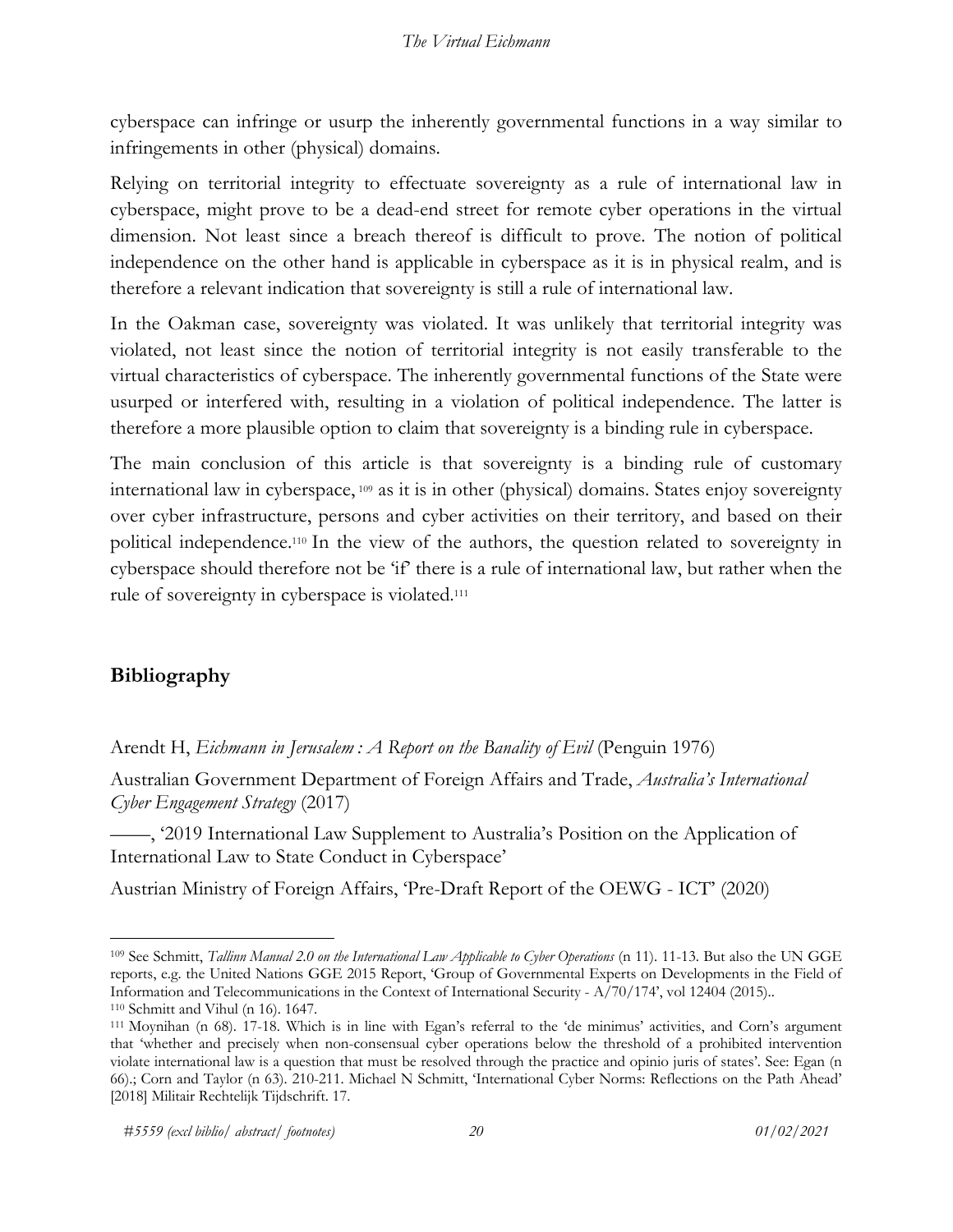Baade HW, 'The Eichmann Trial: Some Legal Aspects' (1961) 1961 Duke Law Journal 400

Blay SKN, 'Territorial Integrity and Political Independence' [2010] Max Planck Encyclopedia of International Law

Buchan R, 'Cyber Attacks: Unlawful Uses of Force or Prohibited Interventions?' (2012) 17 Journal of Conflict and Security Law 212

Chesney R, 'The Pentagon's General Counsel on the Law of Military Operations in Cyberspace' [2020] Lawfare 1

Corn GP and Taylor R, 'Sovereignty in the Age of Cyber' (2017) 111 AJIL Unbound 207

Crawford J, *The International Law Commission's Articles on State Responsibility : Introduction, Text and Commentaries* (James (James Richard) Crawford ed, Cambridge University Press 2002)

——, 'Articles on Responsibilty of States for Internationally Wrongful Acts' 385

——, 'Sovereignty as a Legal Value', *The Cambridge Companion to International Law* (2012)

Crawford JR, *Brownlie's Principles of Public International Law* (9th ed., Oxford University Press 2019)

Czech Republic Ministery of Foreign Affairs, 'Comments Submitted by the Czech Republic in Reaction to the Initial "Pre-Draft" Report of the OEWG' (2020)

Dörr O and Randelzhofer A, 'Purposes and Principles, Article 2 (4)' in Bruno Simma and others (eds), *The Charter of the United Nations: A Commentary*, vol I (3rd edn, Oxford University Press 2014)

Egan B, 'International Law and Stability in Cyberspace' (2017) 35 International Tax & Business Lawyer 169

Gill TD, 'Non-Intervention in the Cyber Context', *Peacetime Regime for State Activities in Cyberspace* (2013)

Hernandez G, *International Law* (Oxford University Press 2019)

Hollis DB, 'Improving Transparency International Law and State Cyber Operations (OAS - Fourth Report)', vol 19 (2020)

Hollis DB, Vila B and Rakhlina-Powsner D, 'Elaborating International Law for Cyberspace' [2020] Directions Cyber Digital Europe

Jackson Adams and Mohamad Albakajai, 'Cyberspace: A New Threat to the Sovereignty of the State' (2016) 4 Management Studies 256

Jennings R and Watts A, *Oppenheim's International Law*, vol I (9th ed., Longman 2008)

Jensen E, 'Cyber Sovereignty: The Way Ahead' (2015) 50 Texas International Law Journal 275

'Joint Statement Between the People's Republic of China and the Russian Federation on Cooperation in Information Space Development' (2016)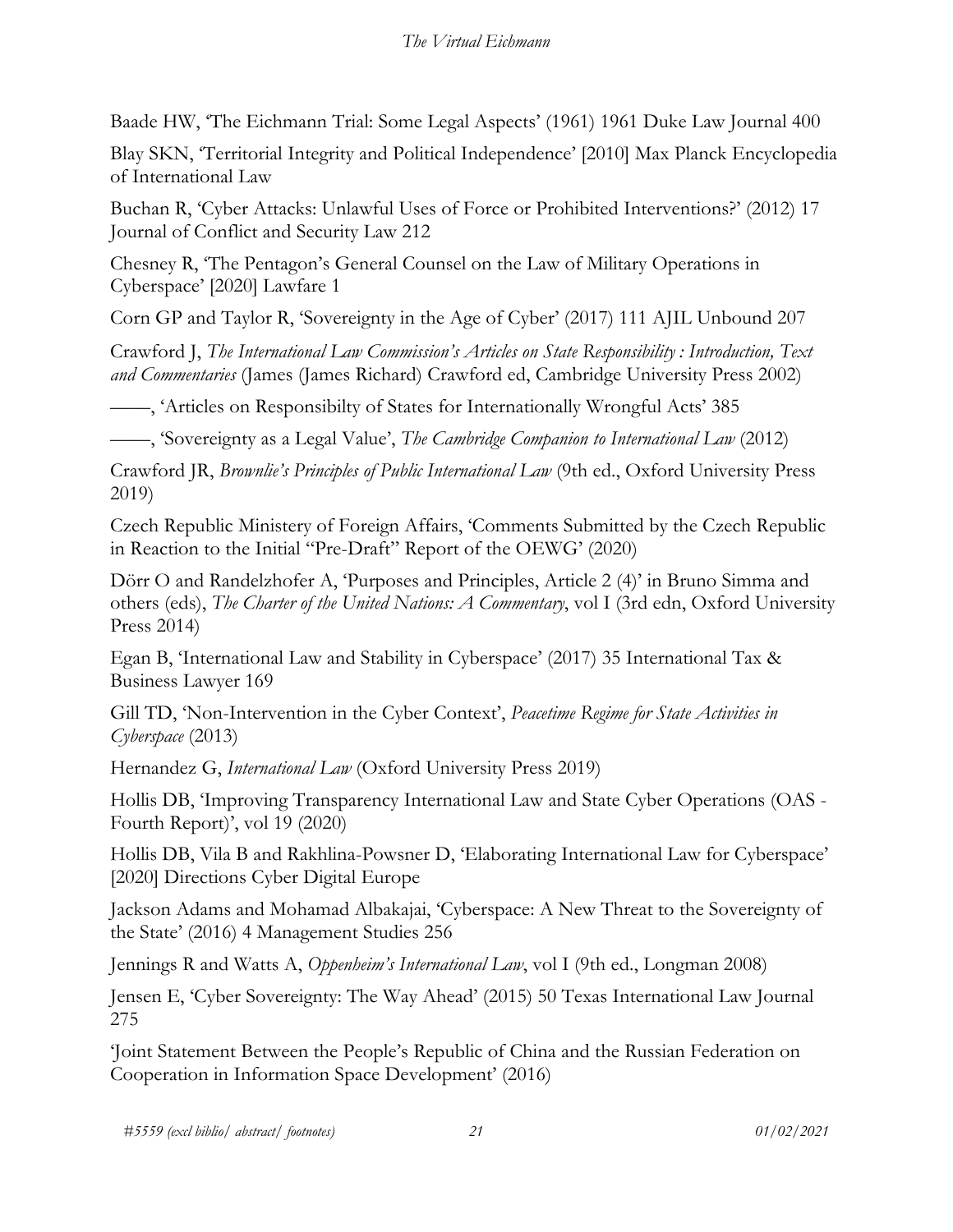Kittrie NN, 'A Post Mortem of the Eichmann Case. The Lessons for International Law' (1964) 55 The Journal of Criminal Law, Criminology, and Police Science 16

Milanovic M and Schmitt MN, 'Cyber Attacks and Cyber (Mis)Information Operations During a Pandemic' (2020) 11 Journal of National Security Law & Policy 247

Ministère des Armées, 'Droit International Appliqué Aux Opérations Dans Le Cyberespace' (2019)

Ministery of foreign affairs of the people's republic of China, 'International Strategy of Cooperation on Cyberspace'

Ministre de 'Europe et de Affairs Etrangeres, 'Stratégie Internationale de La France Pour Le Numérique —'

Moynihan H, 'The Application of International Law to State Cyberattacks - Sovereignty and Non-Intervention' (2019)

New Zealand Ministry of Foreign Affairs & Trade, 'The Application of International Law to State Activity in Cyberspace' (2020)

Ney PC, 'DOD General Counsel Remarks at U.S. Cyber Command Legal Conference'

Ohlin JD, 'Did Russian Cyber Interference in the 2016 Election Violate International Law ?' (2017) 95 Texas Law Review 1579

Pirker B, 'Territorial Sovereignty and Integrity and the Challenges of Cyberspace', *Peacetime Regime for State Activities in Cyberspace* (2013)

Roguski P, 'France's Declaration on International Law in Cyberspace: The Law of Peacetime Cyber Operations, Part I' [2019] OpinioJuris 1

——, 'Application of International Law to Cyber Operations : A Comparative Analysis of States ' Views' (2020)

——, 'Violations of Territorial Sovereignty in Cyberspace — an Intrusion-Based Approach' in Dennis Broeders and Bibi van den Berg (eds), *Governing Cyberspace* (2020)

Sander B, 'The Sound of Silence : International Law and the Governance of Peacetime Cyber Operations' 1

Schmitt MN, 'Grey Zones in the International Law of Cyberspace' (2017) 42 The Yale Journal of International Law 1

——, *Tallinn Manual 2.0 on the International Law Applicable to Cyber Operations* (Second ed, Cambridge University Press 2017)

——, 'International Cyber Norms: Reflections on the Path Ahead' [2018] Militair Rechtelijk Tijdschrift

——, '"Virtual" Disenfranchisement: Cyber Election Meddling in the Grey Zones of International Law' (2018) 19 Chicago Journal of International Law

——, 'France's Major Statement on International Law and Cyber: An Assessment' [2019]

*#5559 (excl biblio/ abstract/ footnotes) 22 01/02/2021*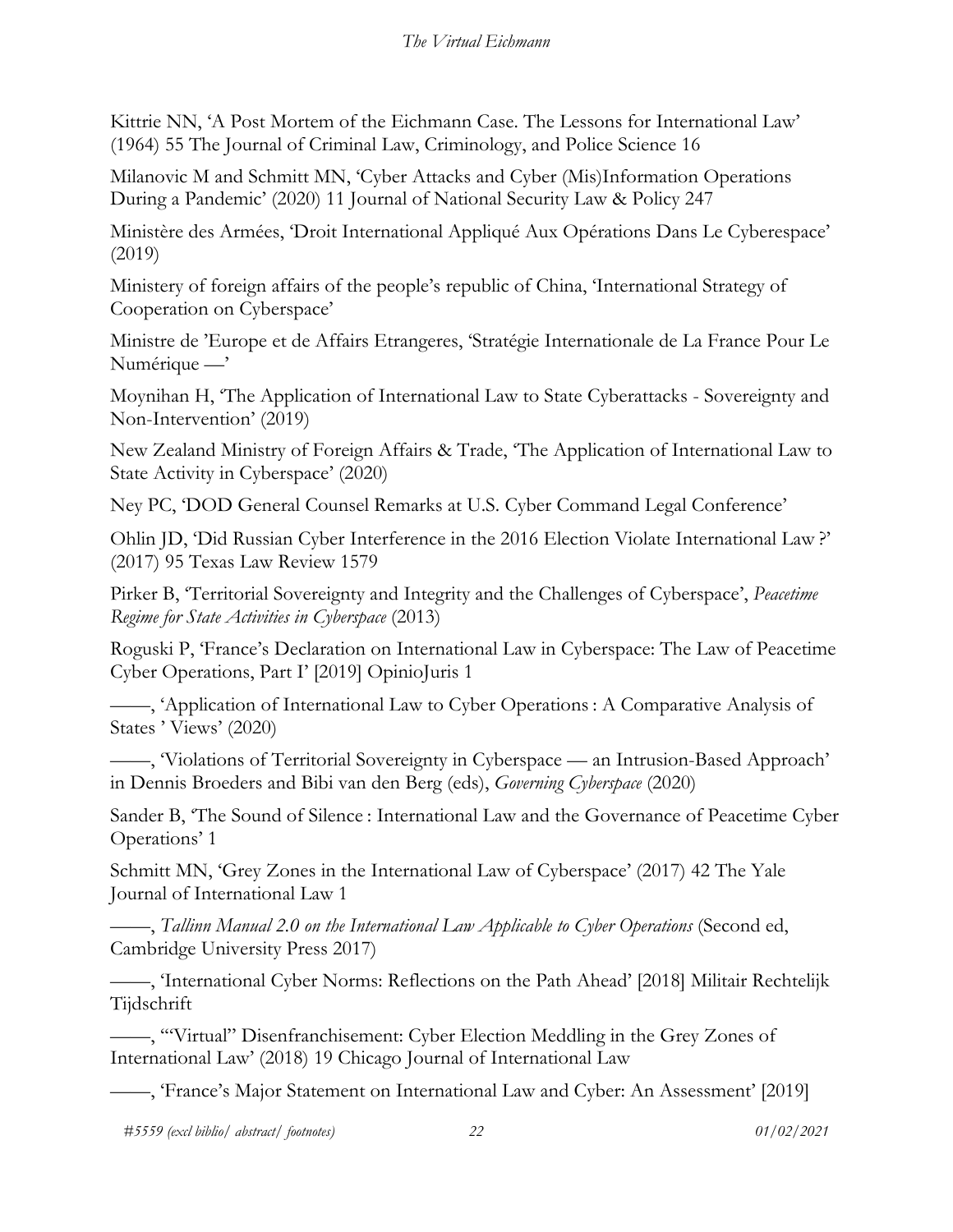Just Security

——, 'France Speaks Out on IHL and Cyber Operations : Part I' [2019] EJIL 1

——, 'The Netherlands Releases a Tour de Force on International Law in Cyberspace: Analysis' [2019] Just Security

——, 'Finland Sets Out Key Positions on International Cyber Law' [2020] Just Security

——, 'Israel's Cautious Perspective on International Law in Cyberspace: Part I (Methodology and General International Law)' [2020] Just Security

——, 'Taming the Lawless Void: Tracking the Evolution of International Law' (2020) 3 Texas National Security Review

——, 'The Defense Department's Measured Take on International Law in Cyberspace' [2020] Just Security

Schmitt MN and Vihul L, 'Respect for Sovereignty in Cyberspace' (2017) 95 Texas Law Review 1639

——, 'Sovereignty in Cyberspace: Lex Lata Vel Non?' (2017) 111 AJIL Unbound 213

SGDSN, 'Revue Stratégique de Cyberdéfense'

Sits K, 'President of Estonia : International Law Applies Also in Cyber Space', *CyCon 2019* (2019)

Spector P, 'In Defense of Sovereignty, in the Wake of Tallinn 2.0' (2017) 111 AJIL Unbound 219

Stangneth B, *Eichmann Vor Jerusalem: Das Unbehelligte Leben Eines Massenmorders* (Rowohlt Verlag 2014)

Stephens D, 'Influence Operations & International Law' (2020) 19 Journal of Information Warfare 1

Swiss Ministry of Foreign Affairs, 'Position Paper on Switzerland's Participation in the UN OEWG and UNGGE' (2020)

Treves VE, 'Jurisdictional Aspects of the Eichmann Case'

United Nations, 'Responsibility of States for Internationally Wrongful Acts' (2001) II Yearbook of the International Law Commission vol II (Part Two)

United Nations General Assembly, 'Declaration on the Inadmissibility of Intervention in the Domestic Affairs of States and the Protection of Their Independence and Sovereignty - Resolution 2131 (XX)' (1965)

——, 'Declaration on Principles of International Law Concerning Friendly Relations and Co Operation among States in Accordance with the Charter of the United Nations - Resolution 2625(XXV)' (1970)

——, 'Definition of Aggression - Resolution 3314 (XXIX)' (1974)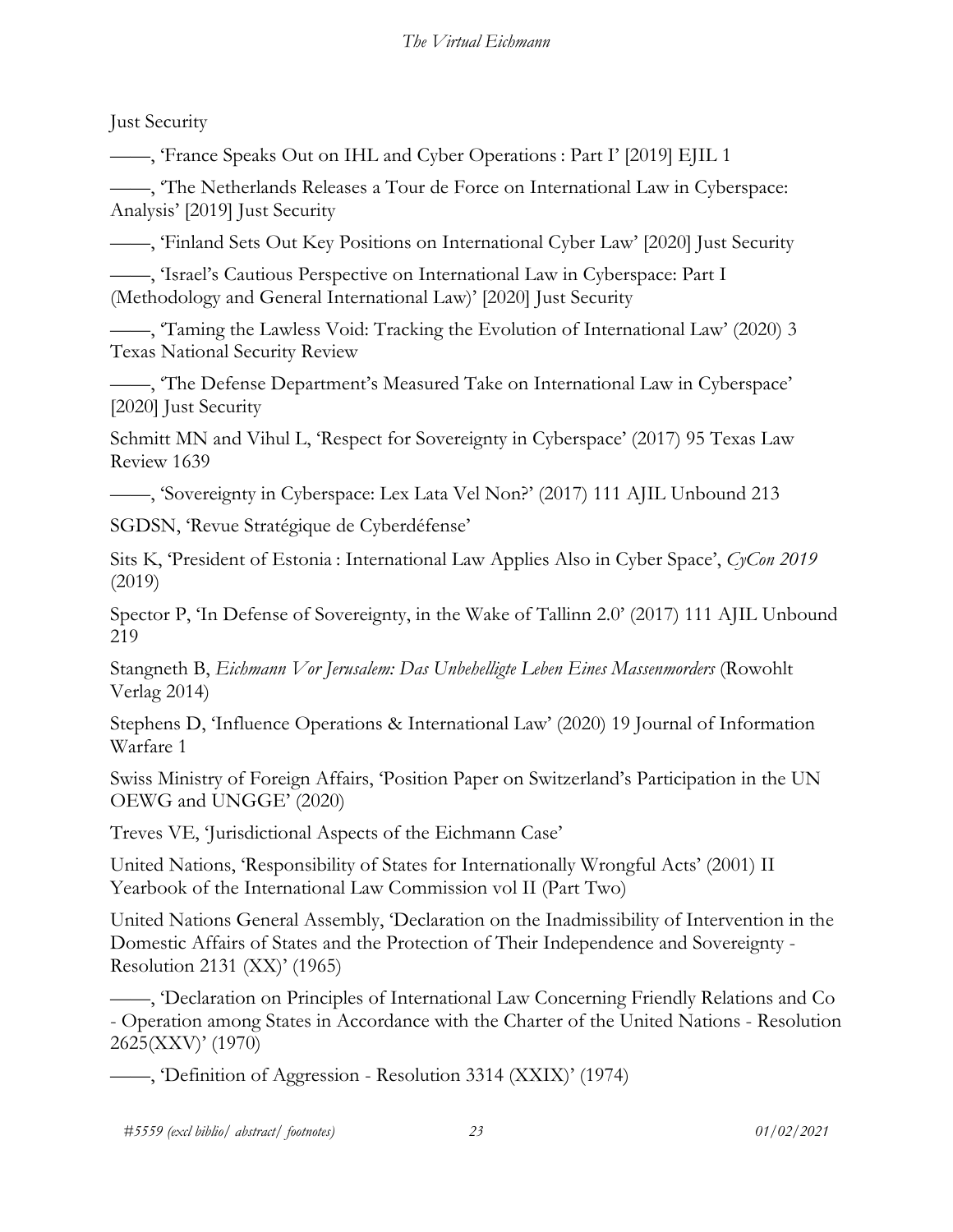——, 'Responsibility of States for Internationally Wrongful Acts - A/RES/56/83'

——, 'A/69/723 Letter Dated 9 January 2015 from the Permanent Representatives of China, Kazakhstan, Kyrgyzstan, the Russian Federation, Tajikistan and Uzbekistan to the United Nations Addressed to the Secretary General' (2015) 00392 UN Doc. A/69/723

United Nations GGE 2015 Report, 'Group of Governmental Experts on Developments in the Field of Information and Telecommunications in the Context of International Security - A/70/174', vol 12404 (2015)

United Nations Information Organization (UNIO), 'United Nations Conference on International Organization (UNCIO)- Volume VI'

United Nations Security Council, 'S/PV. 865-68' (1960)

Wheatley S, 'Foreign Interference in Elections under the Non-Intervention Principle: We Need to Talk about "Coercion"' (2020) 30 Duke Journal of Comparative and International Law

Wright J, 'Cyber and International Law in the 21st Century'

Wright Q, 'Subversive Intervention' (1960) 54 The American Journal of International Law 521

*Case Concerning Military and Paramilitary Activities in and against Nicaragua* (1986) Judgement ICJ Reports 14

*Certain Activities Carried Out by Nicaragua in the Border Area (Costa Rica v Nicaragua) and Construction of A Road in Costa Rica Along the San Juan River - Judgment of 16 December 2015*

*Corfu Channel (UK v Alb), 1949 ICJ (Opinion of Judge Alvarez)* 43

*Corfu Channel Case (merits) - Judgment of 9 April 1949*

*Island of Palmas Case (The Netherlands v United States)* (1928) II Reports Int Arbitr Award 829

*Nuclear Tests (Austl v Fr) - Judgement* [1974] ICJ Reports 253

*Phosphates in Morocco - Preliminary Objections* (1938) Series A/B Collect Judgments, Orders Advis Opin

*Rainbow Warrior (New Zealand v France)* (1990) 20 215

*The Case of the SS Lotus (France v Turkey) - Judgment* (1927) Series A Collect Judgments 1

*United States Diplomatic and Consular Staff in Tehran (USA v Iran), Judgement* [1980] ICJ Reports 3

Ministry of Foreign Affairs, Letter to the Parliament on the International Legal Order in Cyberspace 2019

——, Letter to the President of the House of Representatives on the International Legal Order in Cyberspace - Appendix : International Law in Cyberspace 2019 1

Charter of the Organization of American States 1948

Charter of the United Nations 1945

*#5559 (excl biblio/ abstract/ footnotes) 24 01/02/2021*